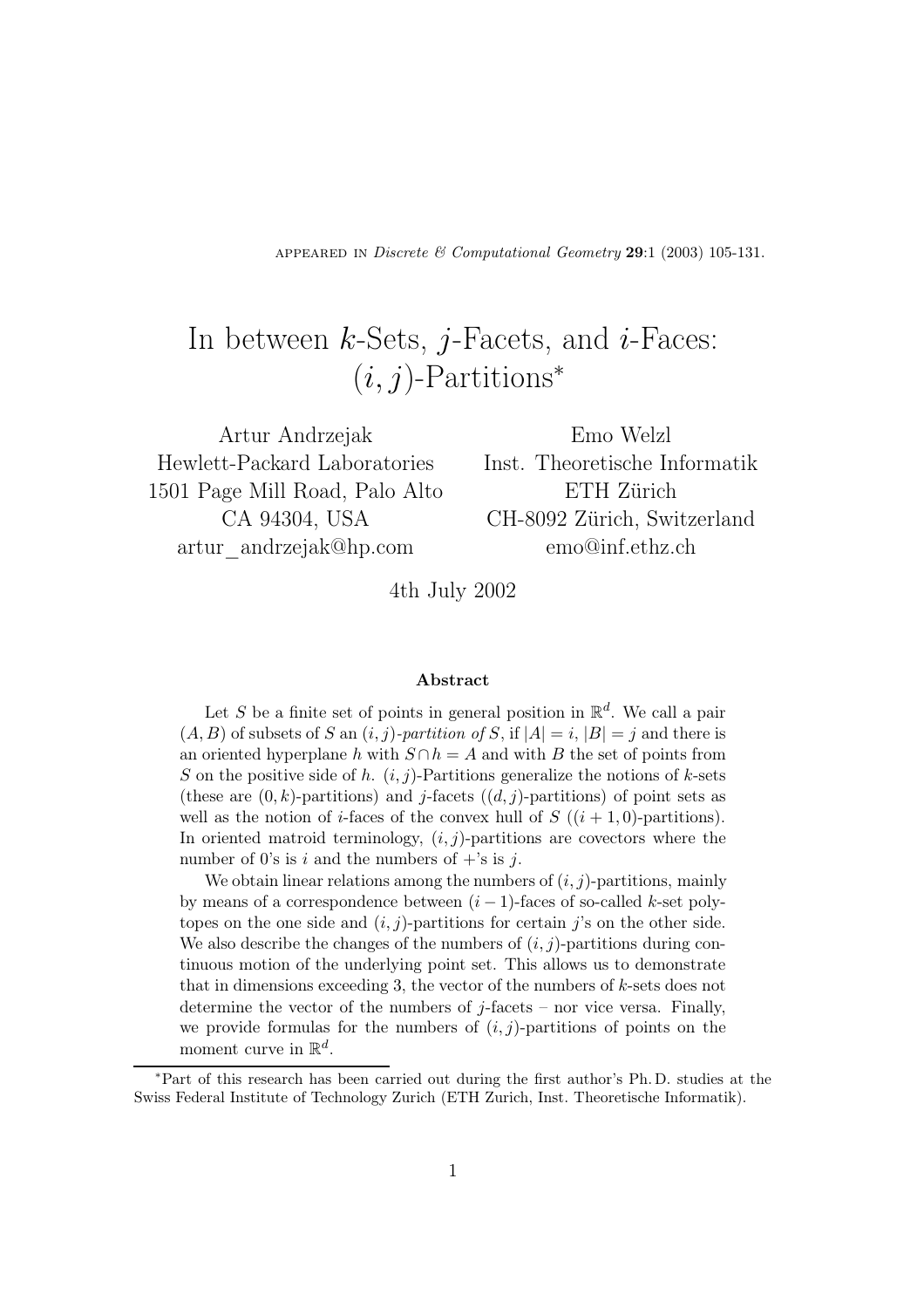**Keywords.**  $k$ -Sets, semispaces of point sets,  $j$ -facets,  $f$ -vectors, Euler-Poincaré Formula, Dehn-Sommerville Relations, k-set polytopes, zonotopes, oriented matroids, covectors, cocircuits, moment curve, continuous motion of configurations.

### 1 Introduction and Prerequisites

We denote by S a finite set of points in  $\mathbb{R}^d$ ,  $n := |S|$ . We will frequently assume *general position*: no  $i + 1$  points lie in a common  $(i - 1)$ -flat, for  $i = 1, \ldots, d$ . Without further mention, throughout the paper  $i, j, k, \ell$  and m denote integers  $(\mathbb{Z})$ , while *n* stands for a natural number (non-negative integer,  $\mathbb{N}_0$ ) and *d* for a natural number or $1 - 1$ .

 $(i, j)$ -Partitions. We assume general position of S. A pair  $(A, B)$  of subsets of S is called  $(i, j)$ -partition (of S), if  $|A| = i$ ,  $|B| = j$  and there is an oriented hyperplane h with  $S \cap h = A$  and with B the set of points from S on the positive side of h; we say that h induces the  $(i, j)$ -partition  $(A, B)$ .  $(A, B)$  is also called a hyperplane partition of S if the indices  $(i, j)$  do not matter.  $D_{i,j} = D_{i,j}(S)$ denotes the number of  $(i, j)$ -partitions of S.

It is easy to see that

$$
D_{i,j} \neq 0 \quad \text{iff } 0 \le i \le d \text{ and } 0 \le j \le n - i. \tag{1}
$$

For example, the planar point set displayed in Figure 1 has the following  $(1, 1)$ -partitions.

$$
(\{a\}, \{b\}) \quad (\{a\}, \{e\}) \quad (\{b\}, \{a\}) \quad (\{b\}, \{d\}) \quad (\{d\}, \{b\})
$$
  

$$
(\{d\}, \{e\}) \quad (\{e\}, \{d\}) \quad (\{e\}, \{a\}) \quad (\{c\}, \{a\}) \quad (\{c\}, \{e\})
$$

The table in Figure 1 lists all non-zero values  $D_{i,j}$  of this point set.<sup>2</sup>

| $\bullet$ a |             |                  |  |                                       |           |                 |  |           |
|-------------|-------------|------------------|--|---------------------------------------|-----------|-----------------|--|-----------|
|             | $\bullet$ c | $\bullet$ $\rho$ |  | $D_{i,j}$   $j=0$   1   2   3   4   5 |           |                 |  |           |
|             |             |                  |  |                                       | 6         | $6\phantom{.}6$ |  | $\cdot a$ |
|             |             |                  |  |                                       | $10^{-1}$ |                 |  |           |
|             |             |                  |  |                                       | ⌒         |                 |  |           |
|             | $\bullet$ h | $\bullet$ d      |  |                                       |           |                 |  |           |

Figure 1: A planar point set and the numbers of its  $(i, j)$ -partitions.

<sup>&</sup>lt;sup>1</sup> $\mathbb{R}^{-1} := \emptyset$  and  $\mathbb{R}^0$  is a singleton.

<sup>&</sup>lt;sup>2</sup>As a result of our findings in this paper, all  $D_{i,j}$ 's of a planar 5-point set are completely determined by entry  $D_{0,1}$  (or by  $D_{1,2}$ ), while  $D_{1,1}$  equals 10 – independently from the configuration.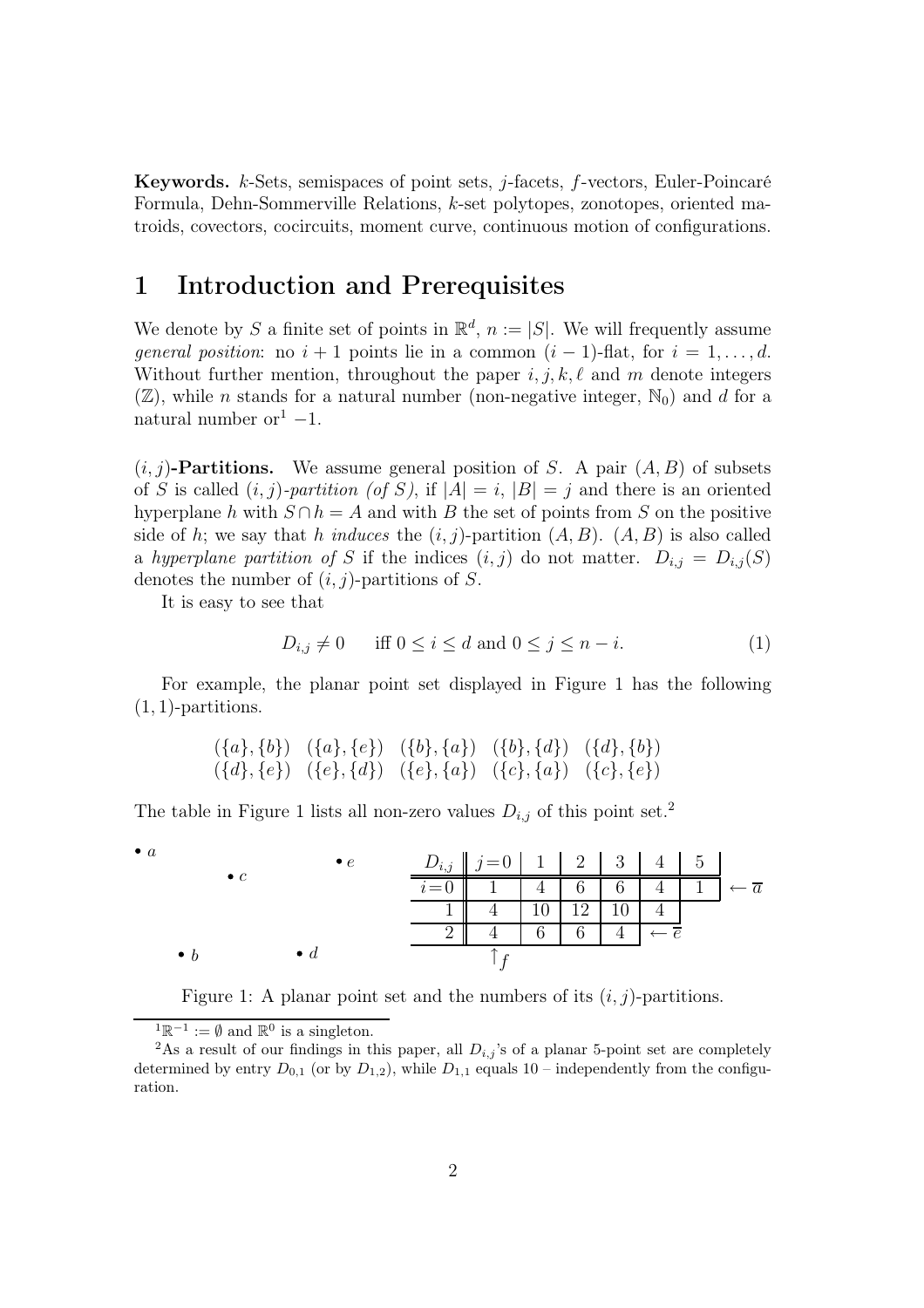The 'boundary values'  $D_{0,k}$ ,  $D_{d,j}$  and  $D_{i,0}$  specialize to the established notions of k-sets, j-facets of point sets and  $(i - 1)$ -faces of a simplicial polytope, respectively. These notions will be recapitulated below, also since they play a key role in discussions and proofs of this paper.

The goal of these investigations is to establish the 'missing link' between  $k$ sets and  $j$ -facets, similar to the situation for convex polytopes, where the faces of various dimensions interpolate between vertices and facets. These 'in-between' objects are indispensable for the understanding of the structure (face-lattice) of a polytope. Even if one is only interested in the vertices versus facets aspects of the Upper Bound Theorem ([18], cf. [27]), consideration of the whole  $f$ -vector is essential for any proof known.

Results. Theorem 2.2 in Section 2 exhibits some linear relations among the numbers of  $(i, j)$ -partitions. Section 3 describes the changes of the  $D_{i,j}$ 's during continuous motion of the underlying point set. While the linear relations in Section 2 reveal certain redundancies in the  $D_{i,j}$ 's, Section 4 shows that in dimensions exceeding 3, the vector of the numbers of k-sets does not determine the vector of the numbers of  $j$ -facets – nor vice versa. Finally, in Section 5 we derive formulas for the numbers of  $(i, j)$ -partitions for points on the moment curve.

For our proofs we analyze k-set polytopes and we employ oriented matroids terminology (see definitions and discussion of these notions later in this section).

A notion related to  $(i, j)$ -partitions has been introduced by Mulmuley [19] in the dual setting, where he generalizes h-vectors and derives equivalents of the Dehn-Sommerville Relations. For a simple hyperplane arrangement in  $\mathbb{R}^d$ , he considers *i*-faces of the arrangement at level j (relative to  $\bf{0}$ ), where the level of a face is the number of hyperplanes in the arrangement that separate the relative interior of the face from the origin  $\mathbf{0} \in \mathbb{R}^d$ .

For comparison to our setting, we briefly translate (dualize by polarity)<sup>3</sup> Mulmuley's to the equivalent problem for point configurations S, where  $0 \notin S$  and  $S \cup \{0\}$  in general position is assumed. Let us call a pair  $(A, B)$  of subsets of S an  $(i, j)$ -level pair (relative to the origin 0), if there is an oriented hyperplane h with the origin 0 on its negative side such that  $S \cap h = A$  and B is the set of points from S on the positive side of h. Mulmuley considers the numbers<sup>4</sup>  $M_{i,j}$  of  $(i, j)$ -level pairs. The main result in [19] establishes relations among the  $M_{i,j}$ 's,  $j \leq k$ , for k fixed, under the assumption that every hyperplane through **0** contains at least  $k + 1$  points in both of its halfspaces.

Note that  $M_{i,j} \leq D_{i,j}$ , and if every open halfspace (defined by a hyperplane) containing 0 has at least  $j + 1$  points, then  $D_{i,j} = M_{i,j}$ . This property can be

<sup>3</sup>Alternatively, consider Mulmuley's definitions for linear arrangements instead of affine arrangements.

<sup>&</sup>lt;sup>4</sup>In [19], this is the number of  $(d-i)$ -faces at level j, denoted by  $f^j(d-i)$  there.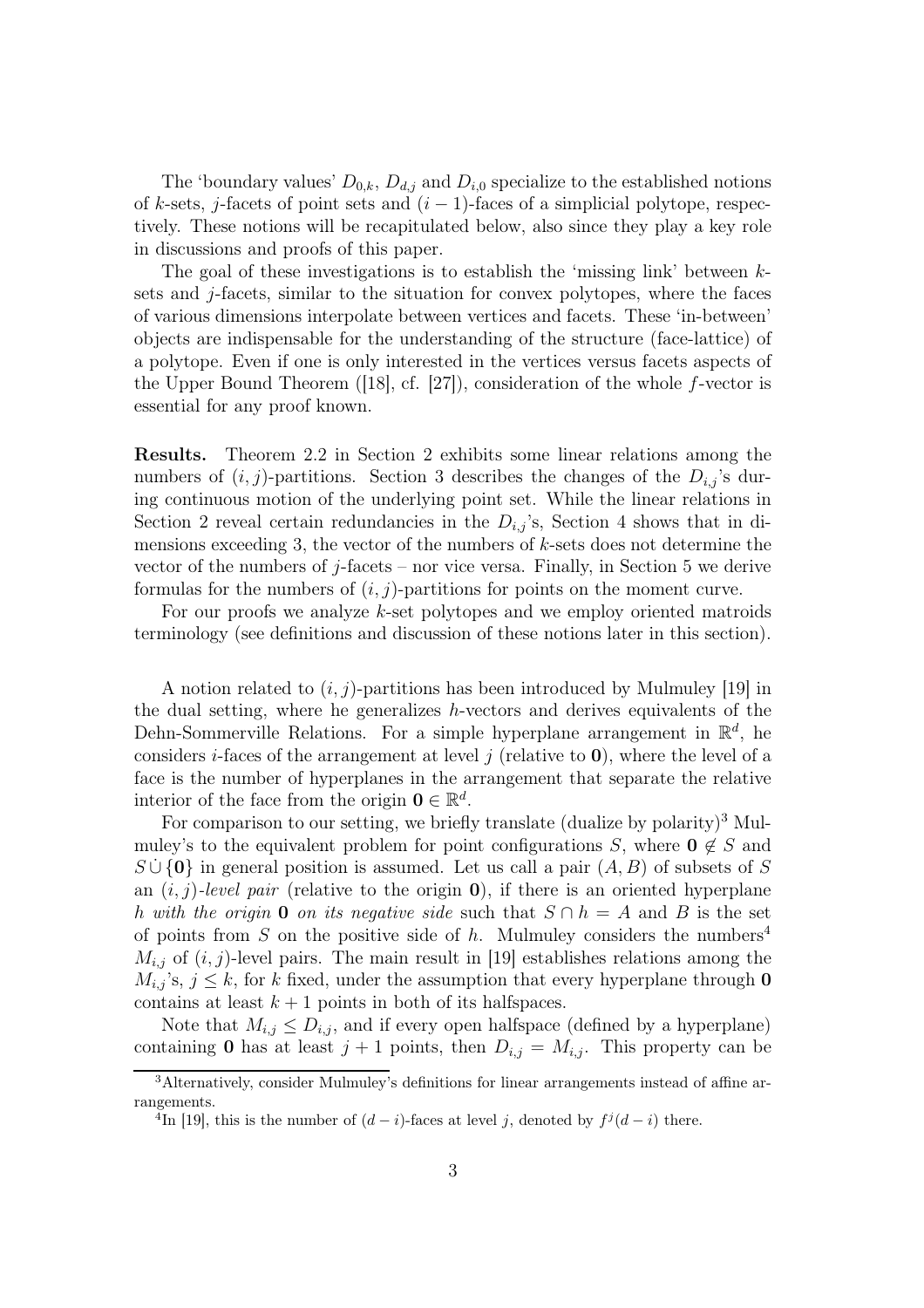achieved for all  $j \leq \lfloor \frac{n}{d+1} \rfloor - 1$  by 'placing' **0** at or close<sup>5</sup> to a centerpoint of S (by translation of S), cf.  $\overline{9}$ , Theorem 4.3. The set of relations from [19] have been further investigated and extended in [1].

j-Facets. For a sequence  $(p_1, \ldots, p_{d+1}) \in (\mathbb{R}^d)^{d+1}$  of  $d+1$  points in  $\mathbb{R}^d$  we define its  $sign^6 \chi(p_1, \ldots, p_{d+1})$  as the sign  $(-1, 0, 0, 1)$  of the determinant det  $(p_i 1)_{i=1}^{d+1}$  (the matrix has the coordinates of the points as rows, extended by a 1). A sequence  $(p_1, \ldots, p_d)$  of d distinct points in general position partitions space into

$$
\{p \in \mathbb{R}^d \,|\, \chi(p_1,\ldots,p_d,p) = s\} \quad \text{for } s = -1,0,+1.
$$

The set for  $s = 0$  constitutes the hyperplane containing  $\{p_1, \ldots, p_d\}$ , while the sets for  $s = +1$  and  $s = -1$  are called the *positive and negative*, resp., *side of*  $(p_1, \ldots, p_d)$ ; positive and negative side are invariant under even permutations of the defining point sequence. For  $d \geq 2$  an ordered d-tuple of points in general position is called an *oriented*  $(d-1)$ -simplex, where we consider even permutations of the same sequence to be equivalent (i.e. every d-point set in general position gives rise to exactly two oriented  $(d-1)$ -simplices). The case  $d=1$  needs special treatment: here an *oriented* 0-simplex is a pair  $(p_1, o) \in \mathbb{R} \times \{-1, +1\}$  where positive and negative side are  $\{p \in \mathbb{R} \mid s \cdot o \cdot (p - p_1) > 0\}$  for  $s = +1$  and  $s = -1$ , resp.

Assume general position of S. A j-facet of S is an oriented  $(d-1)$ -simplex spanned by d distinct points in S that has exactly  $j$  points of S on its positive side. 0-Facets of S are in correspondence to facets of the convex hull of S. We write  $e_i = e_i(S)$  for the number of j-facets of S and we call the vector  $\overline{e} = \overline{e}(S) :=$  $(e_j)_{j\in\mathbb{Z}}$  the vector of j-facets (of S). Clearly,  $e_j = 0$  for  $j \notin \{0, \ldots, n-d\}.$ 

There is an obvious correspondence between  $(d, j)$ -partitions and j-facets which gives

$$
e_j = D_{d,j}, \quad \text{provided } n \neq d.
$$

The case  $n = d$  is peculiar, since then the unique d-tuple in S gives rise to one  $(d, 0)$ -partition, while there are two 0-facets, one for each orientation of the simplex spanned by these points; hence,  $e_0 = 2$ , while  $D_{d,0} = 1$ , in this case.

**Remark 1** A hyperplane h inducing a hyperplane partition  $(A, B)$  can be perturbed so that it induces any of the hyperplane partitions in

$$
pert(A, B) := \{ (A', B \cup B') \mid A' \subseteq A, B' \subseteq A \setminus A' \} .
$$
 (2)

Moreover, h can be 'moved' until it contains d points, while never moving over a point and while preserving incidence to A; then it induces a  $(d, k)$ -partition

<sup>&</sup>lt;sup>5</sup>The actual centerpoint may be unique and enforce a degeneracy (e.g. be part of  $S$ ) – the necessary perturbation is accounted for by the use of floor instead of ceiling brackets.

<sup>6</sup>Obviously, transposition of two entries in the sequence switches the sign to its negative value – such a map is called *alternating sign map.*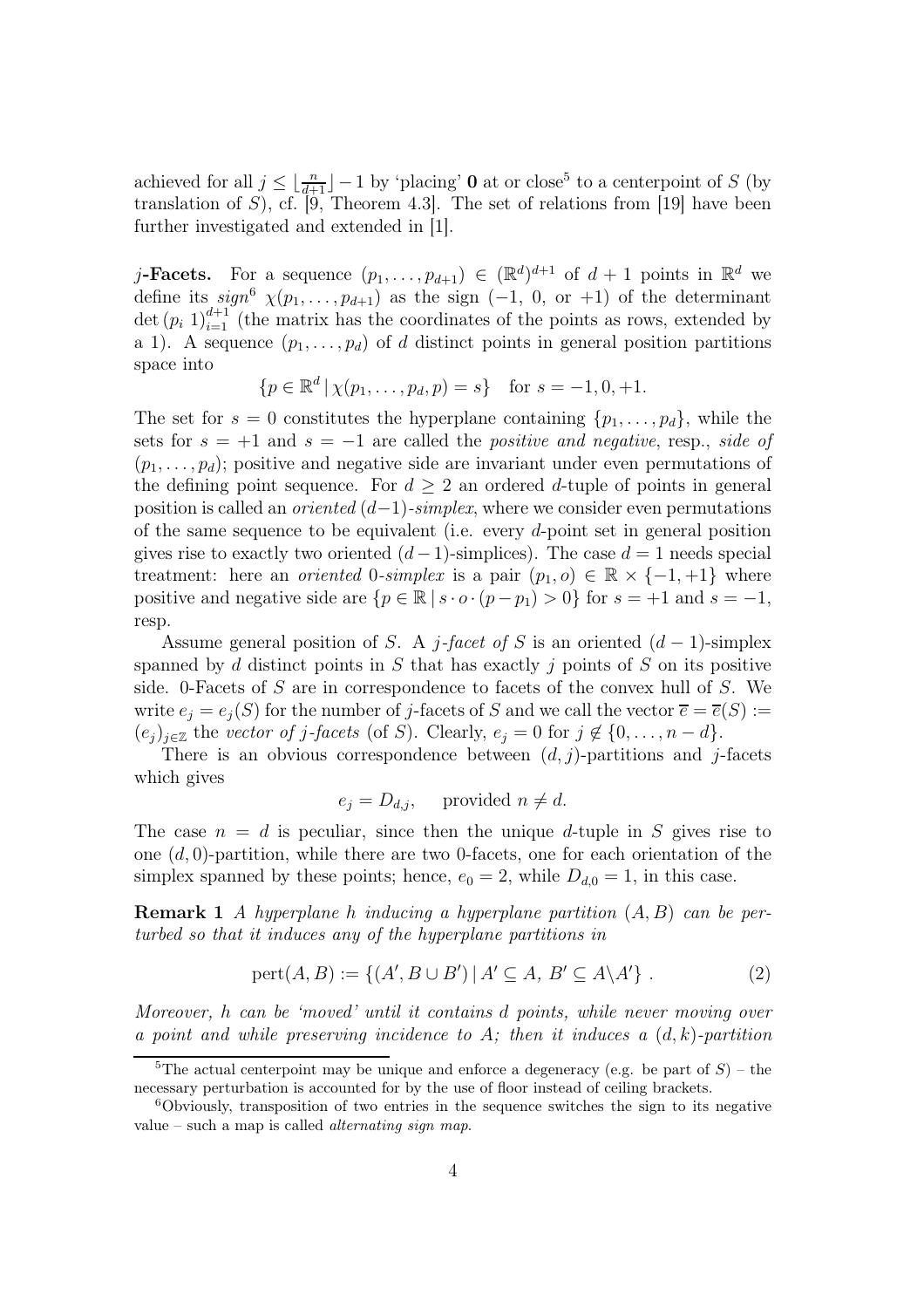$(A'', B'')$  with  $A \subseteq A''$  and  $B \setminus (A'' \setminus A) \subseteq B'' \subseteq B$ ; thus,  $(A, B) \in \text{pert}(A'', B'')$ . (The pair  $(A'', B'')$  we reach is not unique.)

Therefore, given i and j, the set of all  $(i, j)$ -partitions<sup>7</sup> can be obtained as<sup>8</sup>

 $\{(A', B \cup B') \mid A' \in \binom{A}{i}, B' \in \binom{A \setminus A'}{j-k}, \text{ for some } (d, k)\text{-partition } (A, B)\}$ . (3)

In this way the set of  $(d, k)$ -partitions determines the set of all hyperplane partitions.<sup>9</sup> By way of contrast, we will see that in dimension  $d \geq 4$ , in general, the numbers  $e_k = D_{d,k}$  do not determine all  $D_{i,j}$ 's.

k-Sets. We relax the condition of general position. A k-set of S is a set B of k points in S that can be separated from  $S \ B$  by a hyperplane disjoint from S. We denote by  $a_k = a_k(S)$  the number of k-sets of S and call  $\overline{a} = \overline{a}(S) := (a_k)_{k \in \mathbb{Z}}$ the vector of k-sets (of S); note  $a_0 = a_n = 1$  and  $a_k = 0$  for  $k \notin \{0, \ldots, n\}.$ 

Clearly, B is a k-set iff  $(\emptyset, B)$  is a  $(0, k)$  partition. This yields

$$
a_k=D_{0,k}.
$$

k-Sets and j-facets have received considerable attention in combinatorial and computational geometry (starting with papers by Lovász [16] and Erdős et al. [11] in the early 1970's) with particular interest in upper and lower bounds on their numbers. Despite of some progress in  $\mathbb{R}^2$  and  $\mathbb{R}^3$  in recent years, large gaps still remain (see [1, Chapter 6] or [17, Chapter 11] for surveys, and [7, 22, 23, 26] for very recent developments). In computational geometry k-sets play a role for higher-order Voronoi diagrams, halfspace range searching problems, analysis of randomized algorithms and so on (note also the related dual notion of k-levels in arrangements of hyperplanes). Recently, k-sets of the infinite set  $\mathbb{N}_0^d$  – socalled *corner cuts* – have been investigated because of a relation to computational commutative algebra [20, 5, 25].

**Faces of Polytopes.** Let  $P$  be a convex d-polytope. We assume familiarity with the notion of *i*-dimensional faces, *i*-faces for short, of  $P$ , cf. [14, 27]. By  $f_i =$  $f_i(\mathcal{P})$  we denote the number of *i*-faces, with  $f_{-1} := 1$  (accounting for the empty face) and  $f_d := 1$  (counting  $P$  as a d-face of itself);  $f_i := 0$  for  $i \notin \{-1, \ldots, d\}$ .

If S is in general position and  $\mathcal P$  is the convex hull conv S of S, then  $\mathcal P$  is a simplicial d'-polytope,  $d' := \min\{d, n-1\}$ . (Simplicial means that every face apart from P is a simplex.) The convex hull of a set  $A \in \binom{S}{i}$  $i \in \{0, \ldots, d\},\$ constitutes an  $(i - 1)$ -face F of P iff there is an oriented hyperplane h with

<sup>&</sup>lt;sup>7</sup>As a side remark: If one knows for each oriented  $(d-1)$ -simplex the *number* of points on its positive side, then the actual sets of points on the positive sides of oriented  $(d-1)$ -simplices can be retrieved, see [12].

<sup>&</sup>lt;sup>8</sup>Note, however, that an  $(i, j)$ -partition  $(A', B')$  may be obtained from many  $(d, k)$ -partitions.

<sup>&</sup>lt;sup>9</sup>And we have the inequality  $D_{i,j} \leq \sum_{k=j-d+i}^{j} {d \choose i} {d-i \choose j-k} g_k$ ; an estimate that readily allows improvement though if  $i < d$ .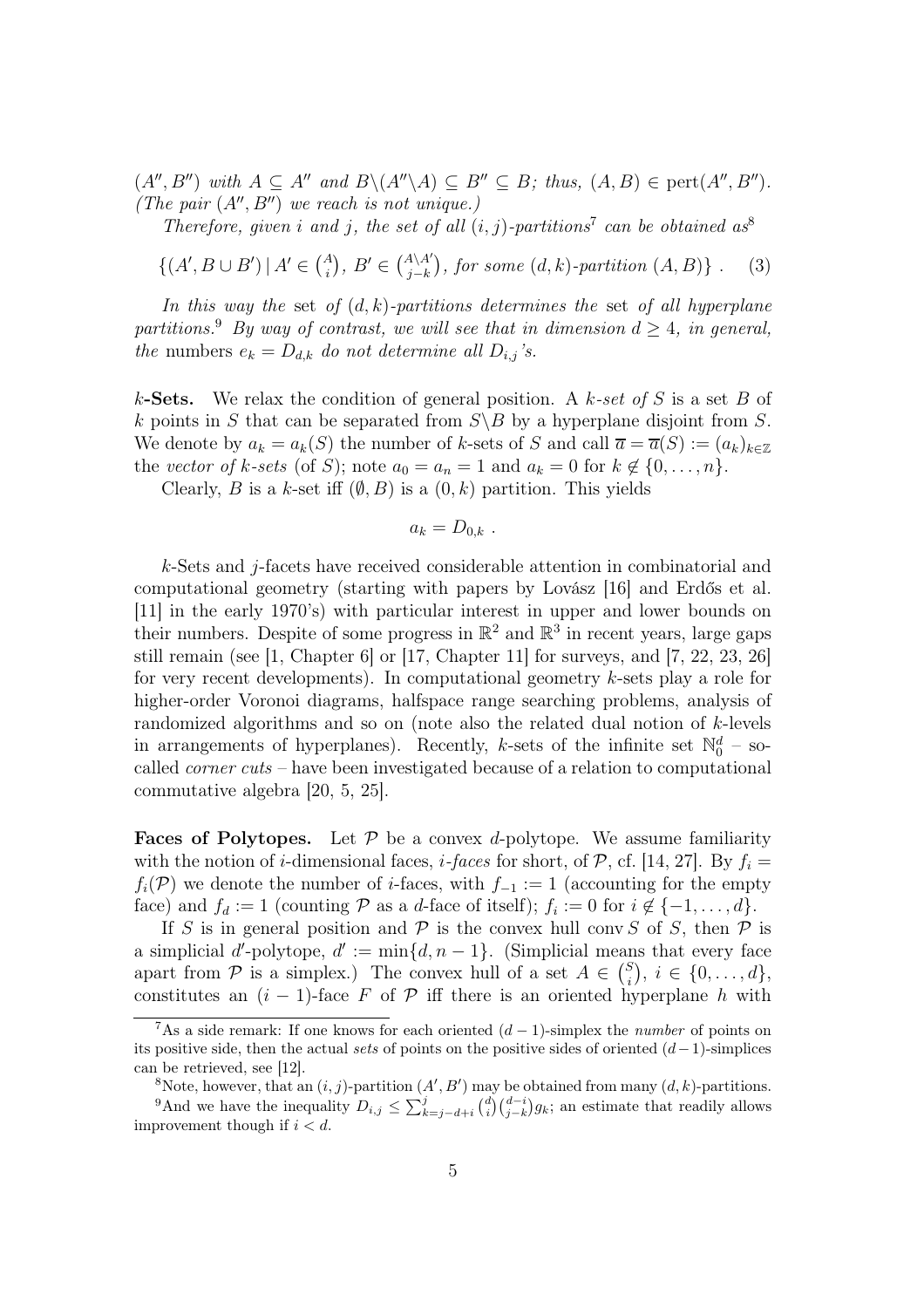$S \cap h = A$  and no point from S on the positive side of h (a hyperplane supporting  $\mathcal{P}$  in  $F$ ) – in other words, iff  $(A, \emptyset)$  is an  $(i, 0)$ -partition of S and therefore,

$$
f_{i-1}(\text{conv } S) = D_{i,0} , \quad \text{for } i \neq d+1.
$$

The case  $i = d + 1$  is special, in that  $f_d = 1$  if  $n \geq d + 1$ , and  $f_d = 0$ , otherwise, while  $D_{d+1,0} = 0$ , always.

k-Set Polytopes. General position is not assumed. The k-set polytope  $Q_k(S)$ is the convex hull of the set

$$
\sigma\binom{S}{k} := \left\{ \sigma(T) \mid T \in \binom{S}{k} \right\}, \quad \text{where } \sigma(T) := \sum_{p \in T} p ;
$$

(Note  $\sigma \binom{S}{k}$  $\mathcal{L}_k^{(S)} = \emptyset$  for  $k \notin \{0, \ldots, n\}$ , hence  $Q_k(S) = \emptyset$  for such k's; and  $\binom{S}{0}$  $S_0^{S}$  = { $\emptyset$ }, hence  $Q_0(S)$  degenerates to the origin **0** in  $\mathbb{R}^d$ .) Beware that, in general,  $Q_k(S)$ is not simplicial, even if  $S$  is in general position. We will shortly characterize the conditions for simpliciality (see Corollary 2.8 below), and we will characterize the types of faces that can occur (so-called hypersimplices, which are  $k'$ -set polytopes of some point set for some  $k'$ , see Theorem 2.7 (b.2)).

k-Set polytopes have been introduced in [10] for proving upper bounds on the number of k-sets of dense point sets. Another application of k-set polytopes is the enumeration of k-sets via reverse search [3]. We refer also to the related notion of corner cut polytopes [20, 25], which are simply k-set polytopes of  $\mathbb{N}_0^d$ . These applications exploit a natural bijection between the vertices of a k-set polytope and the k-sets of the underlying point set S, see Figure 2.

We extend this relation in Theorems 2.1 and 2.7 to a bijection between the  $(i-1)$ -faces of a k-set polytope (where  $i \in \{2,\ldots,d\}$ ) and the  $(i, j)$ -partitions for  $j \in \{k-(i-1), \ldots, k-1\}$ . This will be used to establish one of the relations among the numbers of  $(i, j)$ -partitions (Theorem 2.2 (7)).

Covectors (Oriented Matroids).  $\langle v, w \rangle$  denotes the scalar product of two vectors (or points) **v** and **w** in  $\mathbb{R}^d$ . Given  $\mathbf{c} \in \mathbb{R}^d \setminus \{0\}$  and  $\alpha \in \mathbb{R}$ , the *oriented* hyperplane h with parameters  $(c, \alpha)$  is the set  $h := \{x \in \mathbb{R}^d \mid \langle c, x \rangle = \alpha\}$ , with its positive open halfspace  $h^+ := \{x \in \mathbb{R}^d \mid \langle c, x \rangle > \alpha\}$  and its negative open halfspace  $h^- := \{x \in \mathbb{R}^d \mid \langle c, x \rangle < \alpha\};\$ hence,  $\mathbb{R}^d = h^+ \cup h \cup h^-$ .

We assume some numbering  $\{p_1, \ldots, p_n\}$  of the points in S. Every oriented hyperplane h in  $\mathbb{R}^d$  defines a vector  $U = U(h) \in \{+, -, 0\}^n$  by

$$
(\mathbf{U})_i := \begin{cases} + & \text{if } p_i \in h^+, \\ 0 & \text{if } p_i \in h, \\ - & \text{if } p_i \in h^-, \end{cases}
$$

where  $(U)_i$  is the *i*-th entry of U. U is called a *covector of* S, and  $\mathcal{L}(S)$  denotes the set of all covectors of S induced by all possible oriented hyperplanes. The set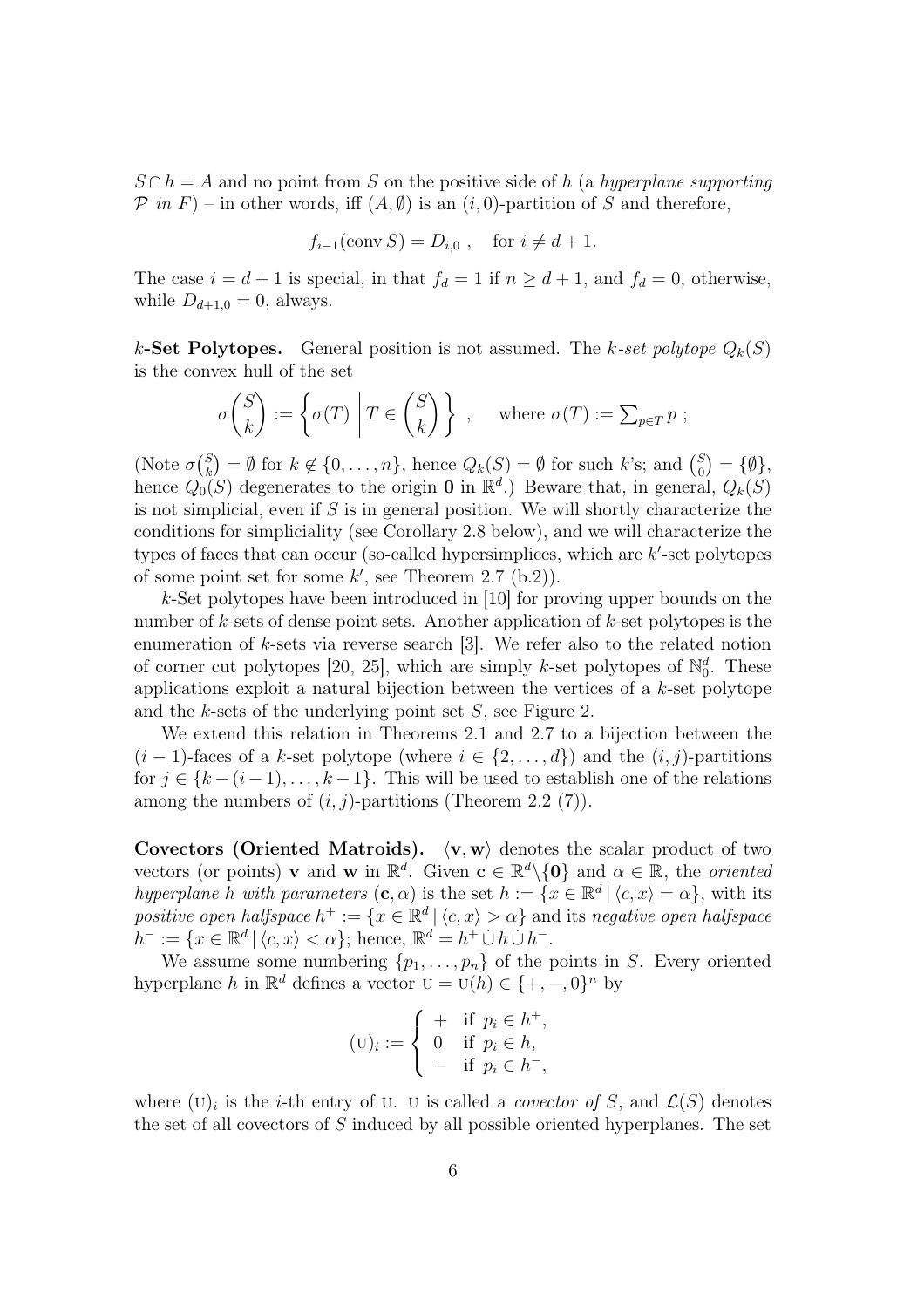

Figure 2: A set  $S_2$  of 4 points in  $\mathbb{R}^2$  (black) and the corresponding 2-set polytope.

of covectors of S induced by every possible oriented hyperplane in  $\mathbb{R}^d$  determines the *oriented matroid* of S. In general, if a subset  $\mathcal{L} \subseteq \{+,-,0\}^n$  fulfills certain conditions, then it determines such an oriented matroid  $\mathcal{M}(\mathcal{L})$  (see [4] for the full definition<sup>10</sup>). Oriented matroids which arise from sets of points are called *realizable.* The *support* of a covector U is the index set  $\{i \mid (U)_i \neq 0\}$ . Covectors of inclusion minimal support are called cocircuits. If all cocircuits have the same number of 0's, then the oriented matroid is called *uniform*, which is the case if it comes from a point set in general position. Cocircuits determine all covectors; in the uniform case, we can simply replace 0's in a cocircuit arbitrarily by any sign in  $\{+,-,0\}$  and we obtain a covector, and we obtain all of them in this way (this is basically a restatement of (3) in Remark 1 above).

There is an obvious correspondence between covectors and  $(i, j)$ -partitions: An oriented hyperplane h induces an  $(i, j)$ -partition iff it induces a covector where the number of 0's is i and the number of  $+$ 's is j; similarly, j-facets correspond to cocircuits with j the number of  $+$ 's. We do not claim our results to hold for oriented matroids (other than realizable ones), but we employ oriented matroids terminology for some of our proofs.

Notation and Conventions. Given sets  $X, Y \subseteq \mathbb{R}^d$ , we let  $X + Y$  denote their sum  $\{x+y \mid x \in X, y \in Y\}$ , and we use  $x+Y$  short for  $\{x\}+Y$ . For a point set  $X \subseteq \mathbb{R}^d$ , its affine hull is denoted by aff X and its convex hull by conv $X$ .

We assume the binomial coefficient  $\binom{i}{i}$  $j$ ) to be defined for all *i* and *j*, where it is 0 unless  $i \geq j \geq 0$ . We use brackets for the indicator function for a predicate P:  $[P] := 1$  if P is true and  $[P] := 0$ , otherwise. We use the sum convention that

<sup>&</sup>lt;sup>10</sup>And, to be precise, an oriented matroid always contains the all-0 covector which we ignore here unless  $n \leq d$ .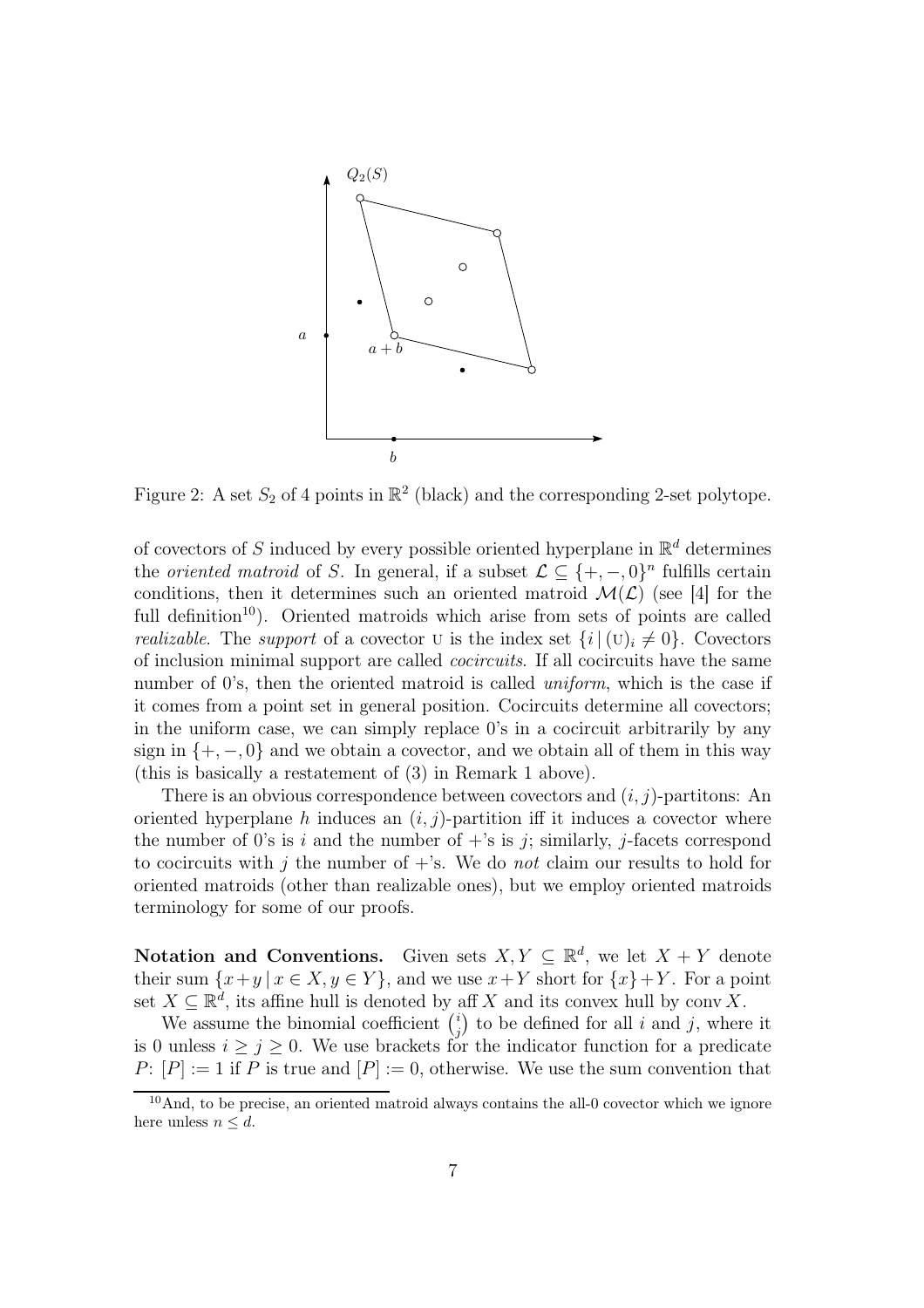the empty sum is the zero of the underlying monoid; e.g. for  $T$  an empty set of points in  $\mathbb{R}^d$ ,  $\sum_{p \in T} p = 0$ , etc.

## 2 k-Set Polytopes and Linear Relations

Throughout this section, let S be a set of n points in  $\mathbb{R}^d$ , with explicit mention whenever general position is assumed.

We define

$$
f_i^{(k)} = f_i^{(k)}(S) := \begin{cases} f_i(Q_k(S)) , & \text{if } i \in \{-1, ..., d-1\}, \text{ and} \\ 0 , & \text{otherwise.} \end{cases}
$$

**Remark 2** There is a small subtlety in the definition of  $f_i^{(k)}$  $i^{(\kappa)}$  that ought not to be swept under the rug. Let  $d' \leq d$  be the dimension of  $Q_k(S)$ . If  $d' = d$ , then  $f_{d'}^{(k)}$  $d'_{d'}=0$ ; otherwise,  $f_{d'}^{(k)}$  $d_d^{(k)} = 1$ . The "logic" behind this proceeding is that we count the whole polytope  $Q_k(S)$  as a face of itself only if it is contained in a hyperplane of the ambient space.

Theorem 2.1 For S in general position,

$$
f_{i-1}^{(k)} = \begin{cases} 1, & if i = 0, \\ D_{0,k}, & if i = 1, and \\ \sum_{j=k-(i-1)}^{k-1} D_{i,j}, & otherwise. \end{cases}
$$

Remark 3 It follows from Theorem 2.1 that

$$
f_{i-1}^{(k+1)} - f_{i-1}^{(k)} = D_{i,k} - D_{i,k-(i-1)}, \quad \text{provided } i \notin \{0, 1\}.
$$
 (4)

Therefore, by successive application of  $(4)$ ,

$$
D_{i+1,k} = \sum_{m \ge 0} \left( f_i^{(k+1-im)} - f_i^{(k-im)} \right) , \quad \text{provided } i \notin \{-1, 0\};
$$

in particular,  $D_{2,k} = f_1^{(k+1)}$  $1^{(k+1)}$ . That is, the  $D_{i,j}$ 's,  $i \neq 1$ , are determined by the  $f_{i-1}^{(k)}$  $\sum_{i=1}^{(\kappa)}$ 's.

Via the Euler-Poincaré Formula, the theorem yields the linear relation (7) in Theorem 2.2 below. While (5) is obvious, (8) needs separate proof and can be seen as a generalization of the relation  $d f_{d-1} = 2 f_{d-2}$  for the f-vector of a simplicial d-polytopes (one of the Dehn-Sommerville Relations).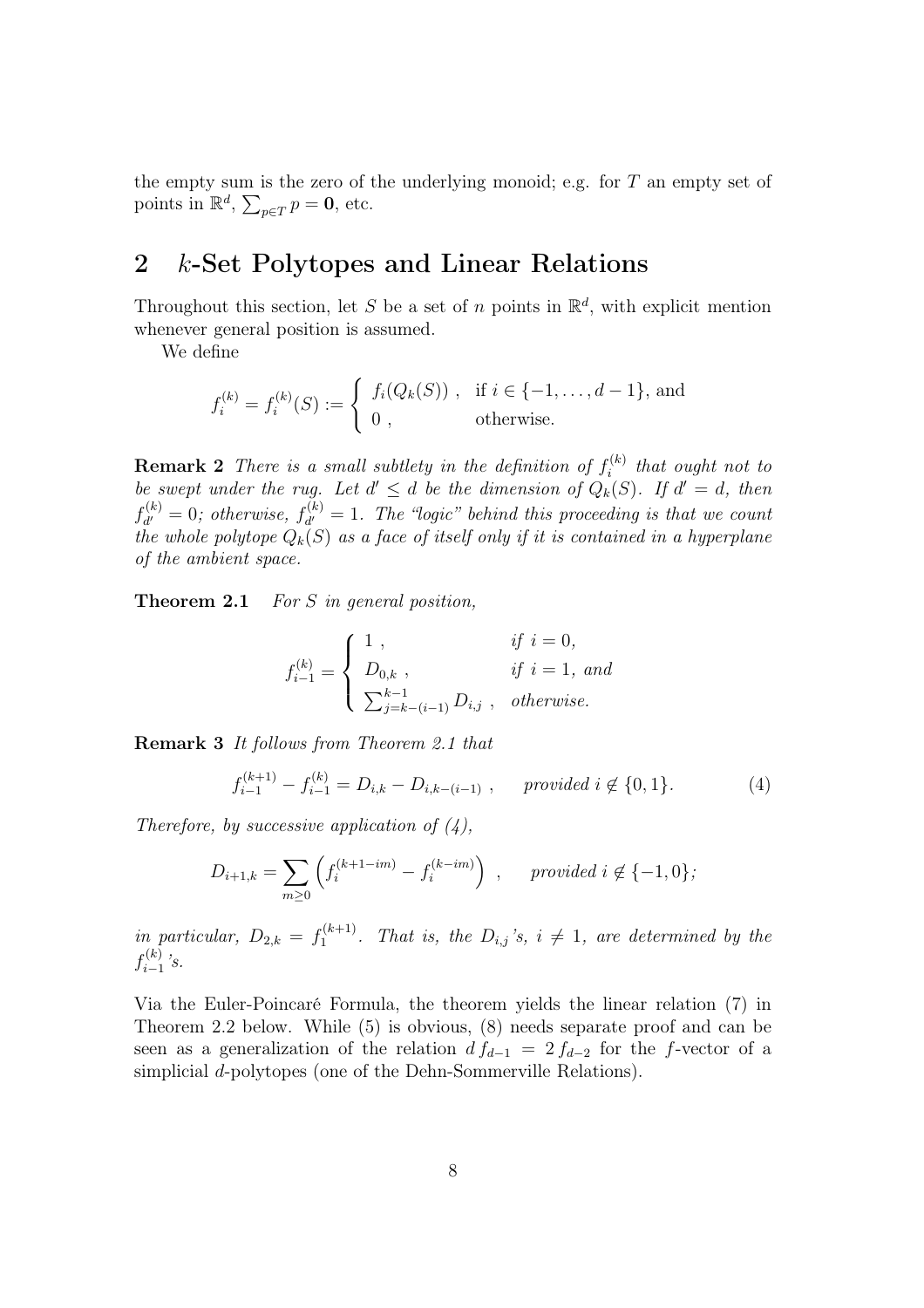Theorem 2.2 The following relations hold for S in general position.

$$
D_{0,0} = 1 \quad and \quad D_{i,j} = D_{i,n-i-j} . \tag{5}
$$

$$
\sum_{j\in\mathbb{Z}} D_{i,j} = \begin{cases}\n2\binom{n}{i}\varphi_{d-i}(n-i) , & \text{for } n > i \ge 0 \text{ and } i \le d, \\
1 , & \text{for } n = i \le d, \text{ and} \\
0 , & \text{otherwise }, \\
\text{where } \varphi_d(m) := \sum_{\ell=0}^d \binom{m-1}{\ell} \text{ for } m \ge 1.\n\end{cases} \tag{6}
$$

$$
D_{0,k} + \sum_{i=2}^{d} \sum_{j=k-(i-1)}^{k-1} (-1)^{i-1} D_{i,j} = 1 - (-1)^d ,
$$
  
provided  $k \in \{1, ..., n-1\}$  and  $n \ge d+1$ . (7)

$$
d(D_{d,j} + D_{d,j-1}) = 2 D_{d-1,j} , \quad provided \ n \ge d+1.
$$
 (8)

**Remark 4 (Open Problem)** If  $d \geq 3$ , the statements of Theorem 2.1 saliently circumvent the numbers  $D_{1,j}$ . For  $d=2$ , they are determined by the remaining entries of D (because of (8)), but for  $d \geq 3$ , we do not understand their relation to other entries.

**Remark 5** For  $d = 2$ , (7) reads as

 $D_{0,k} = D_{2,k-1}$ , (i.e.  $a_k = e_{k-1}$ ) for  $n \geq 3$  and  $k \in \{1, ..., n-1\}$ ,

which is the known simple relation between k-sets and  $(k-1)$ -facets in the plane. If  $d = 3$ , then  $(7)$  amounts to

$$
D_{0,k} - D_{2,k-1} + D_{3,k-2} + D_{3,k-1} = 2 \quad \text{for } n \geq 4 \text{ and } k \in \{1, \ldots, n-1\}.
$$

If we substitute in this relation the term  $\frac{3}{2}(D_{3,k-1}+D_{3,k-2})$  for the term  $D_{2,k-1}$ (according to  $(8)$ ), we obtain<sup>11</sup>

$$
D_{0,k} = \frac{1}{2} \left( D_{3,k-2} + D_{3,k-1} \right) + 2 \;, \quad (i.e. \ a_k = \frac{1}{2} (e_{k-2} + e_{k-1}) + 2)
$$
  
for  $n \ge 4$  and  $k \in \{1, ..., n-1\},$ 

as we have shown before in  $[2]$ . That is, again the vector of k-sets and the vector of j-facets determine each other. In Section 4 we will see that this is not the case in dimensions exceeding 3.

<sup>&</sup>lt;sup>11</sup>Note  $3D_{0,k} = D_{2,k-1} + 6$  for yet another relation that is a linear combination of (7) and (8) in case of  $d = 3$ .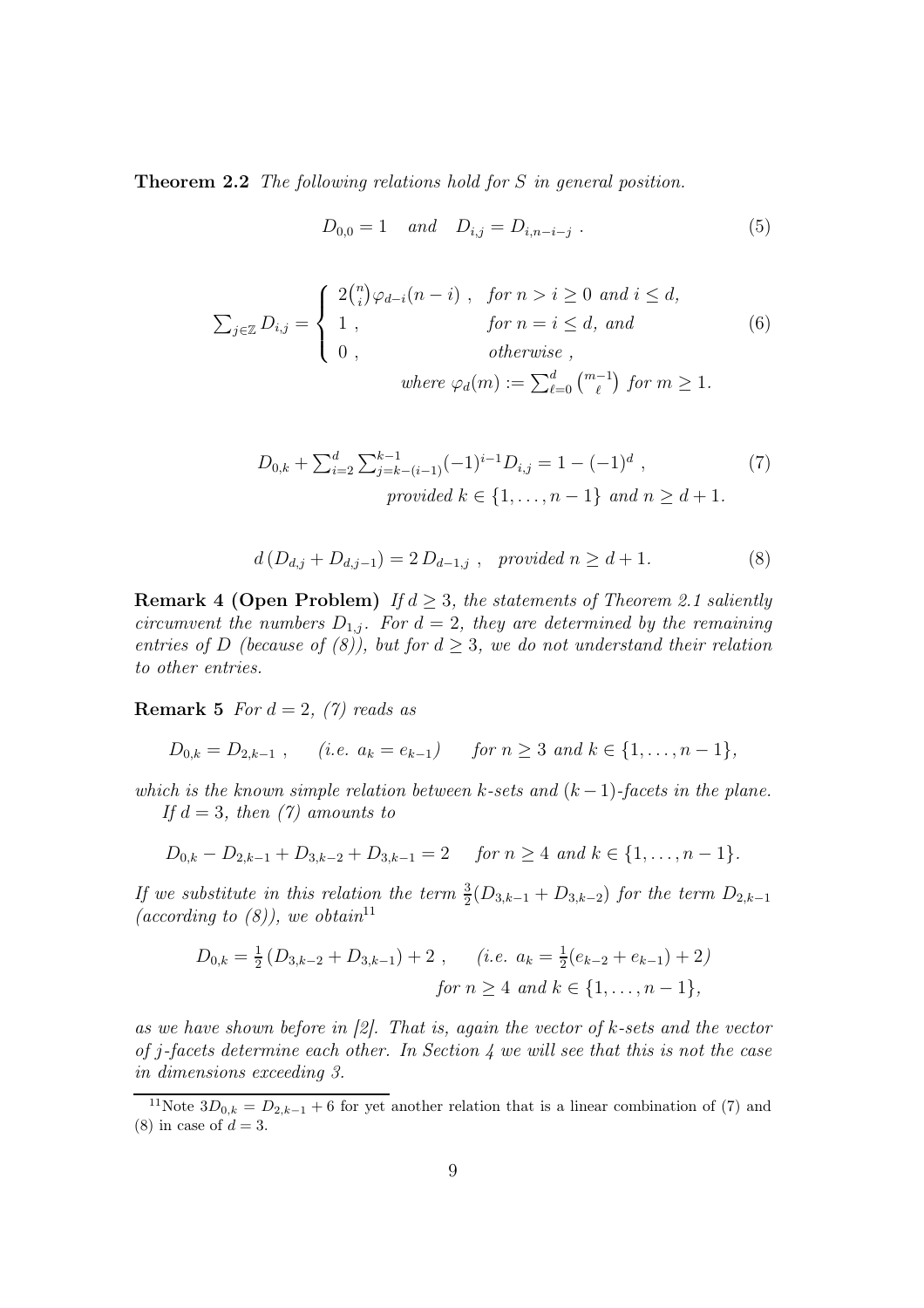Remark 6 The relations in Theorem 2.1 are by no means a complete list of linear relations, not even of those known at this point. In particular, we have the Dehn-Sommerville Relations on  $(D_{i,0})_{i\in\mathbb{Z}}$ , and we have Mulmuley's relations [19] (mentioned in the introduction) with extensions in [1].

Moreover, Gullikson and Hole [15] showed

$$
\sum_{k \in \mathbb{Z}} (-1)^k a_k = 0 \quad \text{for odd } d.
$$

Note here the relation  $\sum_{j\in\mathbb{Z}}(-1)^jD_{d-1,j}=0$  that follows immediately from (8).

The goal, of course, would be to supply a complete characterization of all linear relations, similar to the situation for the f-vector of simplicial polytopes, where we know that the Dehn-Sommerville Relations and linear relations thereof exhaust all possibilities, cf. [14, Section 9.2].

Proofs of Theorems 2.1 and 2.2 are postponed to the end of this section. We need some better understanding of k-set polytopes first.

**Basic Properties of k-Set Polytopes.** Recall that we have  $Q_k(S) = \emptyset$  for  $k \notin \{0, \ldots, n\}, Q_0(S) = \{0\}, \text{ and } |Q_n(S)| = 1.$  For the remaining values of k we get:

**Lemma 2.3** For  $k \in \{1, \ldots, n-1\}$ , the dimensions of aff S and aff  $\sigma\binom{S}{k}$  ${k \choose k}$  are equal.

*Proof.* We prove the stronger claim aff  $S = \text{aff}(\frac{1}{k} \cdot \sigma(\frac{S}{k}))$  ${k \choose k}$  (recall  $k > 0$ ).

The inclusion  $\frac{1}{k} \cdot \sigma \binom{S}{k}$  $\binom{S}{k} \subseteq$  aff S is immediate from the definitions of  $\sigma \binom{S}{k}$  $\binom{S}{k}$  and affine combination.

For demonstrating  $S \subseteq \text{aff}(\frac{1}{k} \cdot \sigma\binom{S}{k})$  $\binom{S}{k}$ ), consider an arbitrary  $p \in S$ . Choose some  $T \in {S \setminus \{p\}}$  $\binom{\{p\}}{k}$  (recall  $k < n$ ). Now the equality

$$
p = \left(\sum_{q \in T} \frac{1}{k} \cdot \sigma((T \cup \{p\}) \setminus \{q\})\right) - (k-1)\frac{1}{k} \cdot \sigma(T)
$$

shows that p is the affine combination of points in  $\frac{1}{k} \cdot \sigma \binom{S}{k}$  $_{k}^{S}).$ 

$$
\Box
$$

If  $\tau : \mathbb{R}^d \to \mathbb{R}^{d'}$ ,  $x \mapsto v + Ax$ , is an affine map that is injective on aff S, then  $\tau_k : x \mapsto kv + Ax$  is an affine map that is injective on aff  $\sigma\binom{S}{k}$  $\binom{S}{k}$  = aff  $Q_k(S)$  with  $Q_k(\tau(S)) = \tau_k(Q_k(S))$ . Hence,  $Q_k(\tau(S))$  and  $Q_k(S)$  are affinely isomorphic. We will see that  $Q_k(S)$  is determined up to affine isomorphism, if  $n \leq d+1$  and S in general position. (As a marginal note, observe that  $Q_{n-k}(S) = Q_n(S) - Q_k(S)$ .)

The hypersimplex  $\Delta_{d-1}(k)$  (in  $\mathbb{R}^d$ ) is the convex hull of those vertices of the d-cube  $[0, 1]^d$  whose coordinates sum up to k;  $\Delta_{d-1}(1)$  is the standard  $(d-1)$ simplex in  $\mathbb{R}^d$  ([27, page 19]). Employing our terminology,

$$
\Delta_{d-1}(k) = \operatorname{conv} \sigma \binom{U_d}{k} = Q_k(U_d) \;,
$$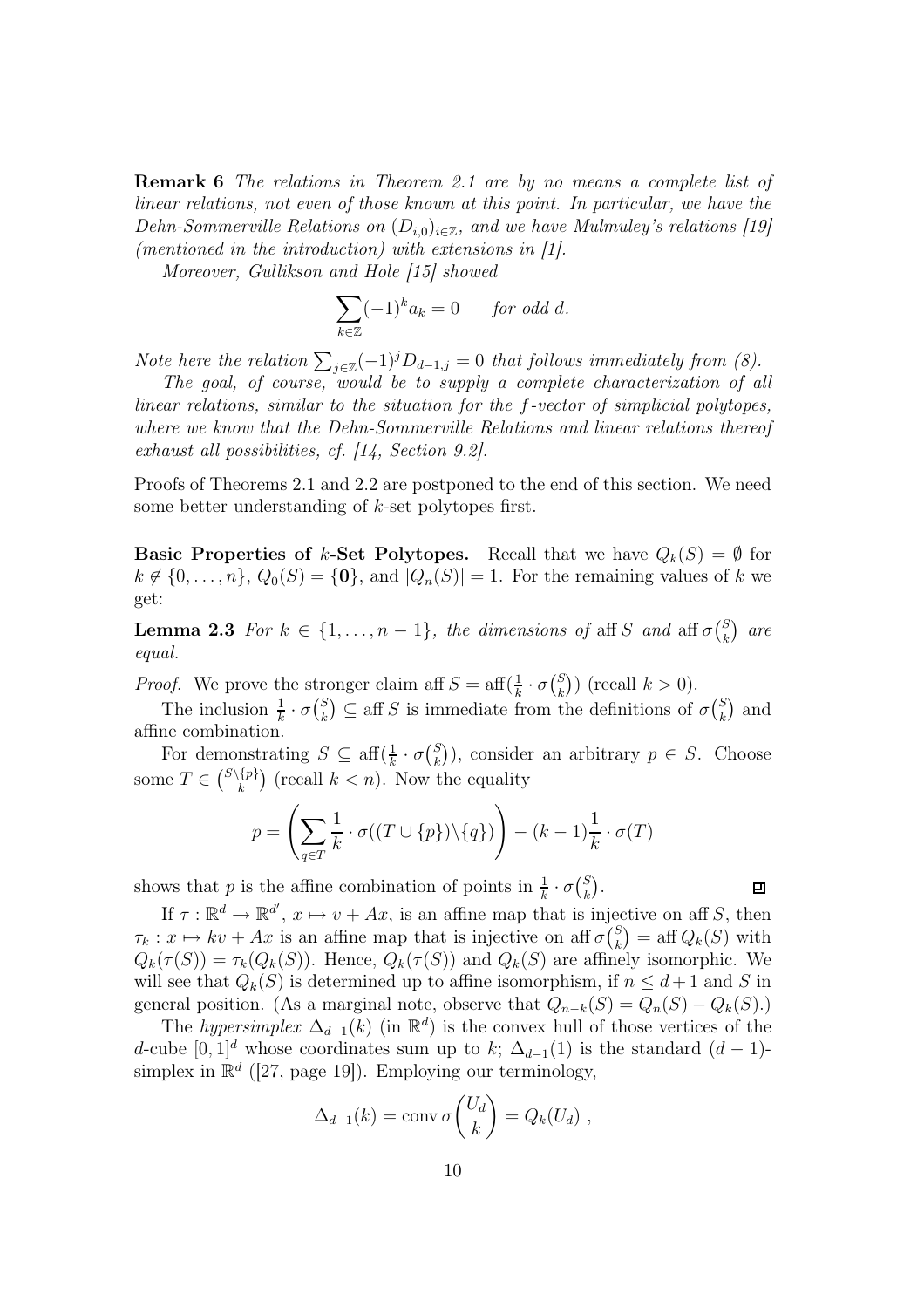where  $U_d$  denotes the set of  $\{0,1\}$ -points in  $\mathbb{R}^d$  with exactly one 1-coordinate. Clearly, all points in  $\sigma\binom{U_d}{k}$  $\mathcal{L}_{k}^{J_d}$  are vertices of  $\Delta_{d-1}(k)$ , since they are among the vertices of the cube  $[0, 1]^d$ .

**Lemma 2.4** If S is in general position and  $n \leq d+1$ , then  $Q_k(S)$  is affinely isomorphic to the hypersimplex  $\Delta_{n-1}(k)$ .

*Proof.* conv S is an  $(n - 1)$ -dimensional simplex (due to general position and  $n \leq d+1$ , and thus affinely isomorphic to  $\Delta_{n-1}(1)$  via an affine map  $\tau : \mathbb{R}^d \to \mathbb{R}^n$ , injective on aff S and with  $\tau(S) = U_n$ . By the preceding discussion  $Q_k(S)$  is affinely isomorphic to  $Q_k(U_n) = \Delta_{n-1}(k)$ .  $\blacksquare$ 

Remark 7 Without going into further details, it is perhaps worthwhile to mention that if we embed  $S \subseteq \mathbb{R}^d$  in the hyperplane  $\langle 1, x \rangle = 1$  in  $\mathbb{R}^{d+1}$  (1 the all-ones vector), then the k-set polytope of  $S$  is the cross-section of the zonotope conv $\{\sigma(T) | T \in 2^S\}$  with the hyperplane  $\langle \mathbf{1}, x \rangle = k$ .

Maximizing Sets and Vertices of k-Set Polytopes. Given a vector c in  $\mathbb{R}^d \setminus \{\mathbf{0}\},\$  we say that  $T \in \binom{S}{k}$  $_{k}^{S})$  maximizes  ${\bf c}$  if

$$
\langle \mathbf{c}, \sigma(T) \rangle \ge \langle \mathbf{c}, \sigma(T') \rangle
$$
, for all  $T' \in {S \choose k}$ ;

in other words,  $\sigma(T)$  lies in a supporting hyperplane of  $Q_k(S)$  with normal vector c.

**Lemma 2.5** Let  $k \in \{1, ..., n\}$ ,  $T \in {S \choose k}$  $\mathcal{E}_k^S$ ), **c** a vector in  $\mathbb{R}^d \setminus \{0\}$  and let h be the oriented hyperplane with parameters  $(c, \alpha)$ , where  $\alpha := \min_{p \in T} \langle c, p \rangle$ . Then the following statements are equivalent.

- (a)  $(S\Y) \cap h^+ = \emptyset$ .
- (b)  $T$  maximizes  $c$ .
- (c) The sets in  $\binom{S}{k}$  $\mathop{}_{k}^S$ ) which maximize  ${\bf c}$  are exactly those of the form

$$
(T \cap h^+) \cup R , \qquad R \in \binom{S \cap h}{|T \cap h|} .
$$

*Proof.* By choice of  $\alpha$ , we have  $T \cap h^- = \emptyset$ .

 $(c) \Rightarrow$  (b) holds, since we can choose  $R = T \cap h$ , and  $(T \cap h^+) \cup (T \cap h)$  equals T by our initial observation.

For (b)  $\Rightarrow$  (a), let p<sup>\*</sup> be some point in T with  $\langle c, p^* \rangle = \alpha$ . If there exists a  $q \in S \backslash T$  with  $\langle \mathbf{c}, q \rangle > \alpha$ , then

$$
\langle \mathbf{c}, \sigma((T \cup \{q\}) \setminus \{p^*\}) \rangle > \langle \mathbf{c}, \sigma(T) \rangle ,
$$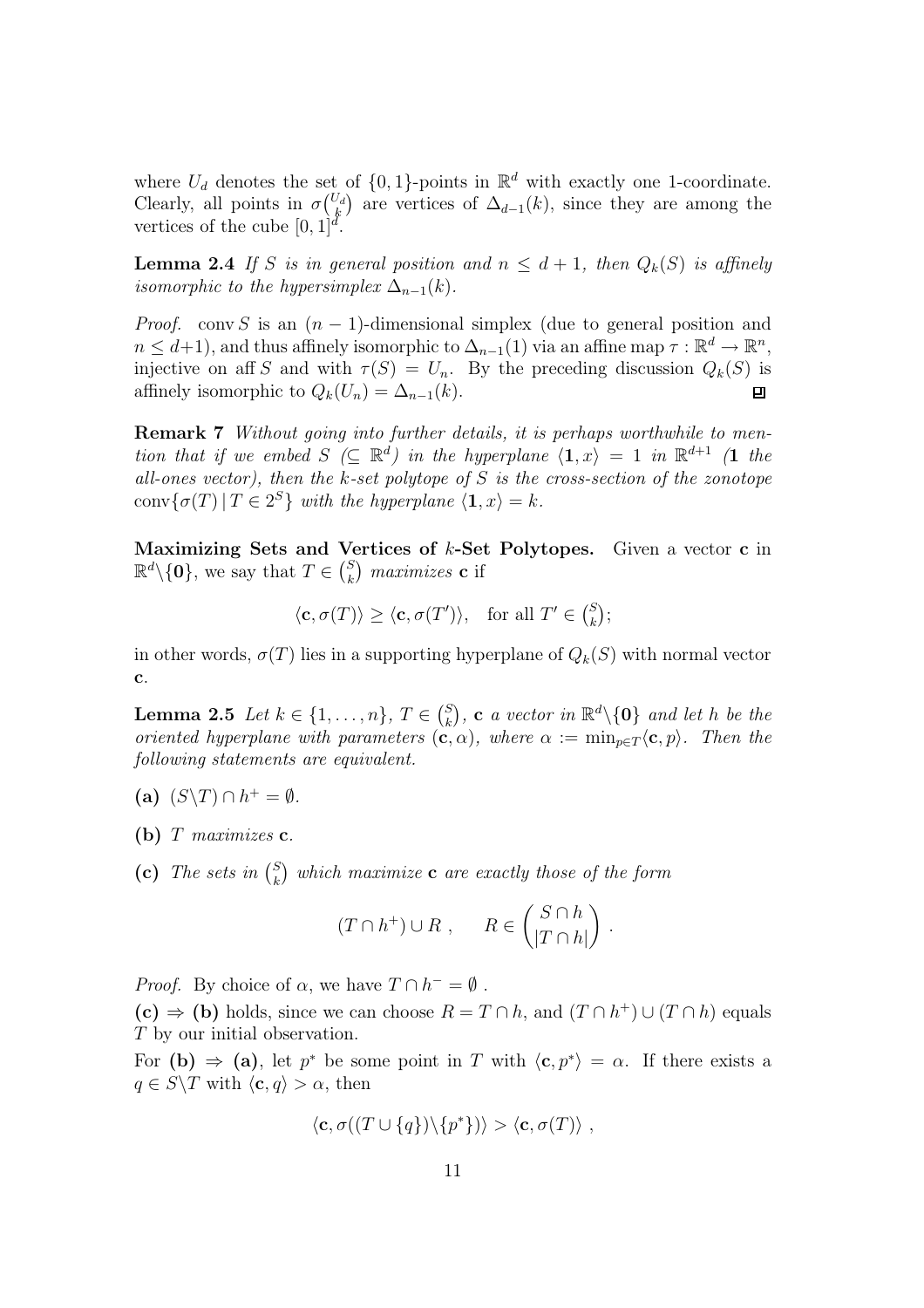– a contradiction to T maximizing c. Therefore, if (b) holds, then  $\langle c, q \rangle \leq \alpha$  for all  $q \in S \backslash T$  and (a) holds.

Next we show (a)  $\Rightarrow$  (c). Put  $A := S \cap h$  and  $B := T \cap h^+$ . Since  $\langle c, p \rangle = \alpha$  for all  $p \in A$ ,  $\langle \mathbf{c}, \sigma(B \cup R) \rangle$  attains the same value for all  $R \in \binom{A}{|T \cap h|}$ . This is also the value of  $\langle \mathbf{c}, v(T) \rangle$ , since  $T = B \cup (T \cap h)$  (we use here  $T \cap h^{-} = \emptyset$  again).

We are left to show that for all  $T' \in \binom{S}{k}$  $\binom{S}{k}$  not of the form  $B \cup R$ ,  $R \in \binom{A}{|T \cap h|}$  $\binom{S}{k}$  with  $\langle \mathbf{c}, v(T'') \rangle > \langle \mathbf{c}, v(T') \rangle$ . Suppose first that there exists some  $T'' \in \binom{S}{k}$ there is a point p in  $T' \cap h^-$ . Choose some  $q \in T \setminus T'$  (this must exist, since  $T' \neq T$  and  $|T'| = |T|$  finite). We have  $\langle c, p \rangle < \alpha$  and  $\langle c, q \rangle \geq \alpha$ ; therefore  $T'' := (T' \cup \{q\}) \setminus \{p\}$  serves the purpose. Secondly, assume that  $T' \cap h^- = \emptyset$ , but  $|T' \cap h| > |T \cap h|$ ; hence,  $B\T' \neq \emptyset$ . Now choose some  $p \in T' \cap h$  and some  $q \in B \backslash T'$ . Again,  $T'' := (T' \cup \{q\}) \backslash \{p\}$  is answering the purpose. Finally, if  $T' \cap h^- = \emptyset$  and  $|T' \cap h| = |T \cap h|$ , then  $T' \cap h^+ = B$ , that is, T' is of the form excluded. For concluding  $T' \cap h^+ = B$ , we have eventually employed the precondition (a):  $(S\Y) \cap h^+ = \emptyset$ . ㅁ

**Lemma 2.6** Let S be in general position. For  $k \in \{1, ..., n\}$  and  $T \in \binom{S}{k}$  $\binom{S}{k}$ , the following conditions are equivalent.

- (a)  $T$  is a k-set.
- (b)  $\sigma(T)$  is a vertex of  $Q_k(S)$ .

(c)  $T$  maximizes some vector  $c$ .

(Moreover, if the conditions hold, then the cone of normal vectors of (oriented) supporting hyperplanes of  $Q_k(S)$  at  $\sigma(T)$  is precisely the set of normal vectors that are maximized by T.)

*Proof.* (a)  $\Rightarrow$  (b). For a k-set T there exists an oriented hyperplane h (with normal vector **c**) such that  $S \cap h = \emptyset$  and  $S \cap h^+ = T$ . While preserving these properties, we can perturb h so that all  $\langle c, p \rangle$ ,  $p \in S$ , are distinct; so let us assume this property. Set  $\alpha := \min_{p \in T} \langle c, p \rangle$ . The oriented hyperplane h with parameters  $(c, \alpha)$  satisfies  $|S \cap \hat{h}| = |T \cap \hat{h}| = 1$  and  $(S \setminus T) \cap \hat{h}^+ = \emptyset$ . It follows, by Lemma 2.5, that T is the unique set that maximizes c, and thus  $\sigma(T)$  is a vertex of  $Q_k(S)$ . (b)  $\Rightarrow$  (c). If  $\sigma(T)$  is a vertex of  $Q_k(S)$ , then there is an oriented hyperplane h such that  $\sigma(T) \in h$  and  $h^+ \cap Q_k(S) = \emptyset$ . That is, for **c** the normal vector of h, we have that that  $\langle \mathbf{c}, \sigma(T') \rangle > \langle \mathbf{c}, \sigma(T') \rangle$  for no  $T' \in \binom{S}{k}$  $\binom{S}{k}$ . This constitutes that T maximizes c.

 $(c) \Rightarrow (a)$ . If T maximizes some vector c, then by Lemma 2.5 the hyperplane h with parameters  $(c, \min_{p \in T} \langle c, p \rangle)$  has the property that  $T \cap h^- = \emptyset$  and  $(S \setminus T) \cap$  $h^+ = \emptyset$ . Since S is in general position, we can perturb h and obtain a hyperplane  $\tilde{h}$  such that  $S \cap \tilde{h}^+ = T$  and  $S \cap \tilde{h} = \emptyset$ . 口

**Remark 8** The equivalence "T is a k-set  $\Leftrightarrow \sigma(T)$  is a vertex of  $Q_k(S)$ " is valid in general, i.e. without the general position assumption made in Lemma 2.6.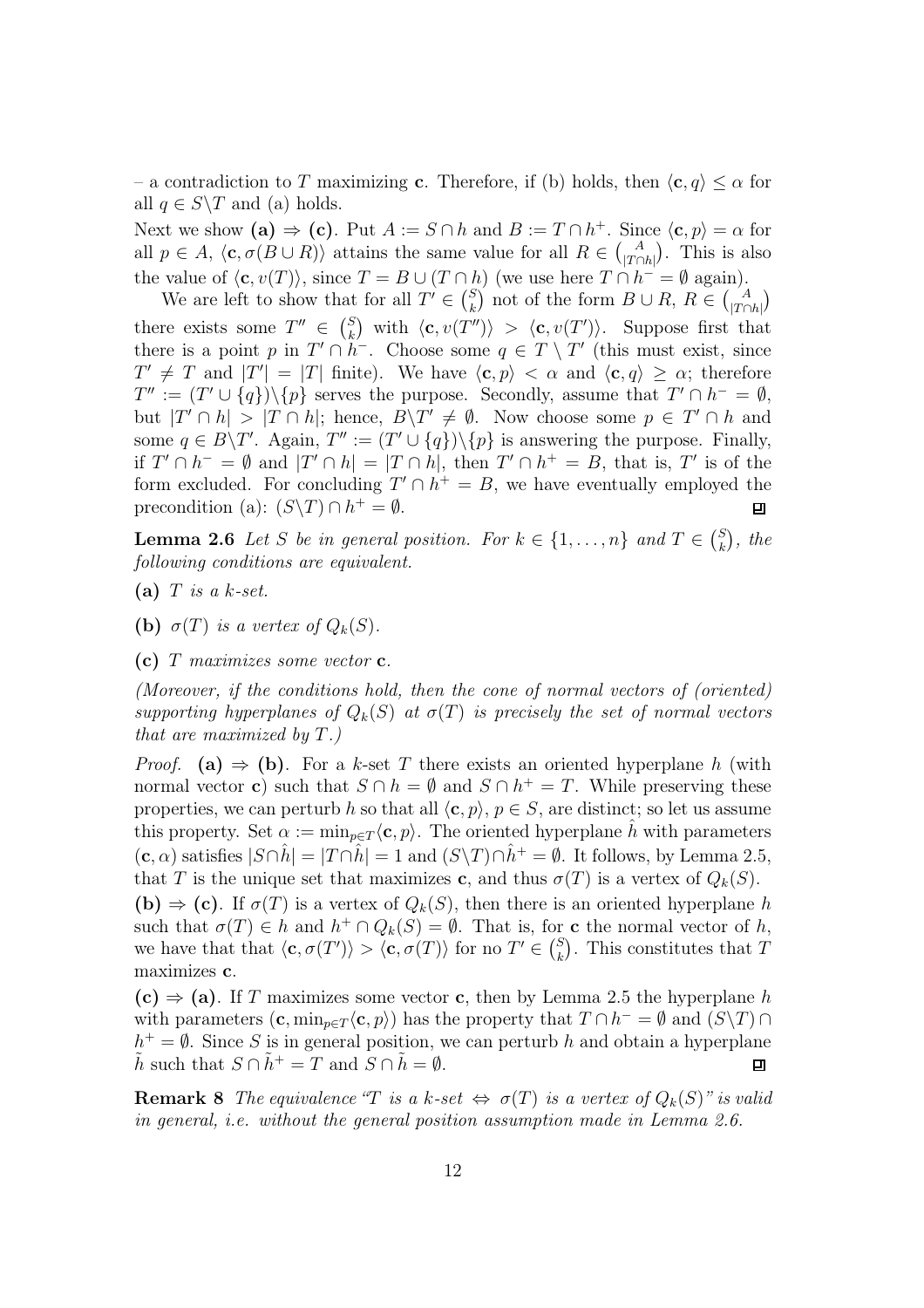

Figure 3: Visualization of Theorem 2.7, case  $i \geq 2$ .

Faces of k-Set Polytopes. We have prepared the grounds for the crucial result of this section, which will easily entail Theorem 2.1 and thereby Theorem 2.2 (7).

**Theorem 2.7** Let S be in general position and let  $(A, B)$  be an  $(i, j)$ -partition of S.

(a.1) If  $i = 0$  (i.e. B is a j-set of S), then  $\sigma(B)$  is a vertex of  $Q_i(S)$ .

(a.2) If  $i \geq 2$ , then for every  $\ell \in \{1, \ldots, i-1\}$  the set

$$
\left\{ \sigma(B \cup R) \middle| R \in \binom{A}{\ell} \right\} = \sigma(B) + \sigma \binom{A}{\ell}
$$

is the vertex set of an  $(i-1)$ -face  $F'$  of  $Q_{j+\ell}(S)$ ; we have that  $F' = \sigma(B)$  +  $Q_{\ell}(A)$ , an  $(i - 1)$ -polytope affinely isomorphic to  $\Delta_{i-1}(\ell)$ .

Let F be an  $(i - 1)$ -face of  $Q_k(S)$ .

- (b.1) If  $i = 1$  (i.e. F is a vertex of  $Q_k(S)$ ), then there is a unique k-set T of S with  $F = \sigma(T)$ .
- (b.2) If  $2 \leq i \leq d$ , then there is exactly one  $(i, j)$ -partition  $(A', B')$  (for some  $j \in \{k - (i - 1), \ldots, k - 1\}$  that induces F in the fashion described in (a.2); that is,  $F = \sigma(B') + Q_{k-j}(A')$  and F is affinely isomorphic to the hypersimplex  $\Delta_{i-1}(k-j)$ .

*Proof.* (a.1) is the implication (a)  $\Rightarrow$  (b) from Lemma 2.6.

(a.2). Let h be an oriented hyperplane with  $S \cap h = A$  and  $S \cap h^+ = B$ ; let  $(c, \alpha)$ be the parameters of h. Consider  $T^* = B \cup A^*$  for some  $A^* \in \binom{A}{\ell}$ . Note that  $A^*$  is nonempty, and so  $\alpha = \min_{p \in T^*} \langle \mathbf{c}, p \rangle$ . We have  $(S \setminus T^*) \cap h^+ = \emptyset$  and so Lemma 2.5 tells us that the sets  $B\cup R$ ,  $R\in \binom{A}{\ell}$ , are exactly those sets in  $\binom{S}{j+1}$  $_{j+\ell}^{S}$  that maximize c. That is, there is a supporting hyperplane  $\hat{h}$  of  $Q_{j+\ell}(S)$  with normal vector c and with  $\sigma \binom{S}{k}$  $\mathcal{L}_{k}^{S}$   $\cap$   $\hat{h} = \sigma(B) + \sigma \binom{A}{\ell}$ . That is, indeed  $F' = \text{conv}(\sigma(B) + \sigma \binom{A}{\ell})$  is a face of  $Q_{j+\ell}(S)$ . The remaining facts – in particular, that F' is an  $(i-1)$ -face and that all points in  $\sigma(B) + \sigma {\binom{A}{\ell}}$  are vertices, follow from Lemmas 2.3 and 2.4, respectively.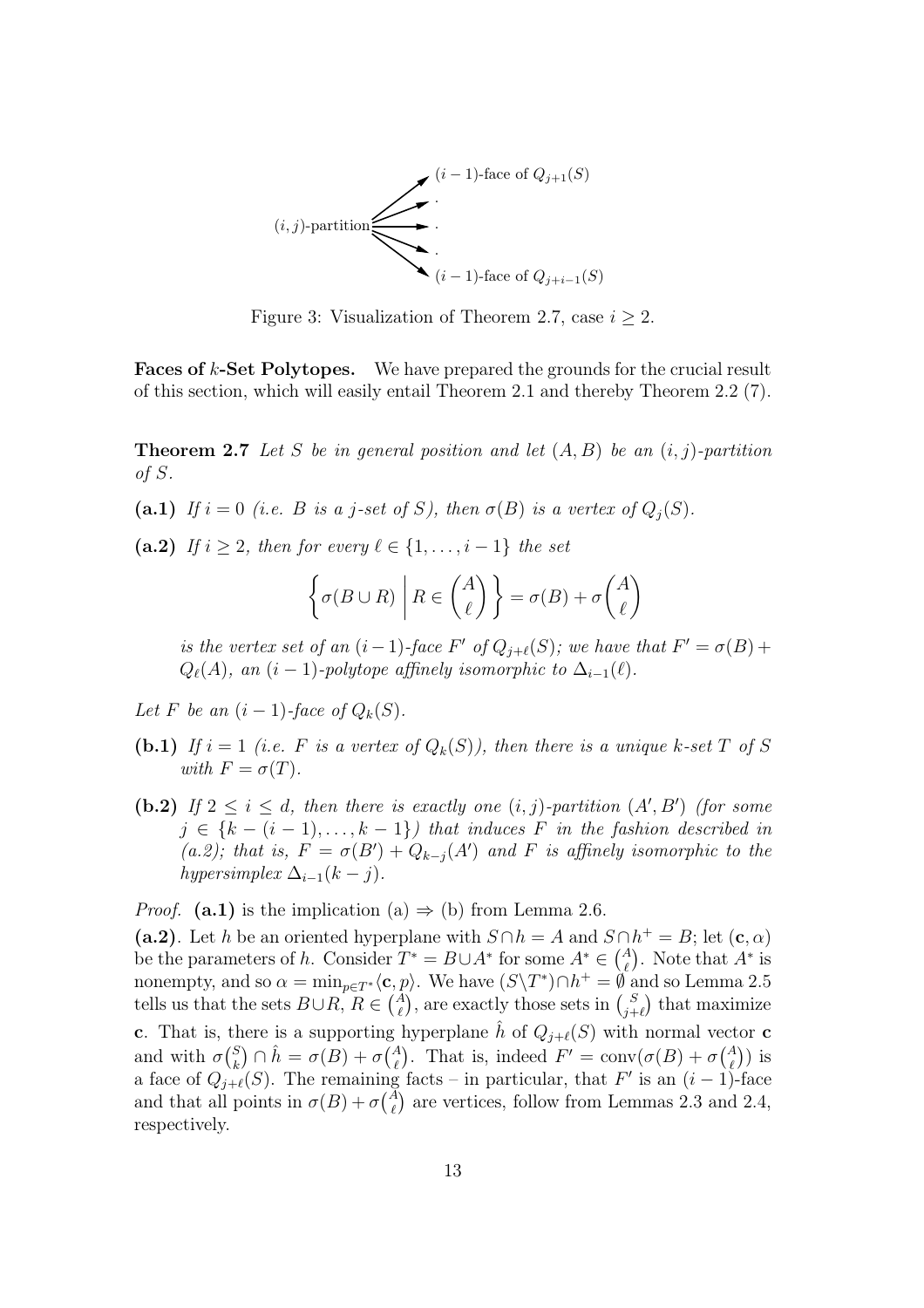(b.1). Note, as a word of warning, that  $\sigma(T') = \sigma(T'')$  is possible for sets  $T' \neq T''$ in  $\binom{S}{k}$  $\binom{S}{k}$  – even with the general position assumption as we formulated it.

Clearly, if F is a vertex, then  $F \in \sigma\binom{S}{k}$  $\binom{S}{k}$  and there has to be a set  $T \in \binom{S}{k}$  $\binom{S}{k}$  with  $F = \sigma(T)$ . T has to be a k-set (Lemma 2.6), and there is an oriented hyperplane h with  $|T \cap h| = 1$  and  $S \cap (h \cup h^+) = T$ . By Lemma 2.5 (c) it follows that T is the unique set that maximizes the normal vector of  $h$  and we are done.

(b.2). Note that since F is an  $(i-1)$ -face with  $i \geq 2$ ,  $Q_k(S)$  has to be of dimension at least 1 and hence  $k \in \{1, \ldots, n-1\}.$ 

Consider some supporting hyperplane h of  $Q_k(S)$  with  $Q_k(S) \cap h = F$ . Let **c** be the normal vector of h and let  $T \in \binom{S}{k}$  $\binom{S}{k}$  so that  $\sigma(T)$  is a vertex of F. Now consider the hyperplane  $\hat{h}$  with parameters **c** and  $\alpha := \min_{p \in T} \langle c, p \rangle$ . Lemma 2.5 (c) tells us exactly which sets in  $\binom{S}{k}$ s) maximize **c**, namely those of the form  $B' \cup R$ ,  $R \in \binom{A'}{\ell}$ , where  $B' := T \cap \hat{h}^+, A' := S \cap \hat{h}$ , and  $\ell := |T \cap \hat{h}|; \ell > 0$  by choice of  $\hat{h}$ , and  $\ell$  < |A'|, since otherwise F is of dimension 0. That is, Lemma 2.3 is applicable and  $F = \sigma(B') + Q_{\ell}(A')$  is of dimension  $|A'| - 1$ ; therefore,  $|A'| = i$ . We have obtained the claimed  $(i, j)$  partition  $(A', B')$ , where  $j := |B'| = |T| - \ell$  with  $1 \leq \ell \leq i-1$ .

For the proof of uniqueness, let  $\mathcal{T} := \{T \in \binom{S}{k}$  $_{k}^{S}$  |  $\sigma(T)$  is vertex of F}. Recall from  $(b.1)$  that every vertex has a unique set T that generates it. It follows that  $\mathcal{T} = \{B' \cup R \mid R \in \binom{A'}{\ell}\}\$  for  $A', B'$  and  $\ell$  as above. Clearly this determines  $(A', B')$ , since  $B' = \bigcap_{T \in \mathcal{T}} T$  and  $A' = \bigcup_{T \in \mathcal{T}} T \backslash B'$ .

**Corollary 2.8** For S in general position,  $Q_k(S)$  is a simplicial polytope iff  $d \leq 3$ *or*  $k \notin \{2, ..., n-2\}$ .

*Proof.* Cases  $d \in \{0, 1, 2\}$  are trivial. For  $d = 3$ , note that  $\Delta_2(1)$  and  $\Delta_2(2)$  are 2-simplices, while  $\Delta_2(0)$  and  $\Delta_2(3)$  degenerate to a point (so, in fact, they are 0-simplices). Hence, for  $d = 3$  and for all k, all facets of  $Q_k(S)$  are simplices and  $Q_k(S)$  is simplicial.

However, for  $d \geq 4$  and  $2 \leq \ell \leq d-2$ , the hypersimplex  $\Delta_{d-1}(\ell)$  is a  $(d-1)$ polytope with  $\binom{d}{\ell}$  $\binom{d}{\ell}$  > d vertices – thus not a simplex. Hence, for  $d \geq 4$  and  $k \in \{2,\ldots,n-2\}$ ,  $Q_k(S)$  is not simplicial.  $Q_1(S) = \text{conv } S$  and  $Q_{n-1}(S) =$  $\sigma(S) - Q_1(S)$ , so this settles the cases  $k \in \{1, n-1\}$  because of general position of S. The remaining cases are trivial, since for  $k \notin \{1, \ldots, n-1\}$ , the k-set polytope degenerates to a single point or the empty set. 回

**Proof of Theorem 2.1.** Case ' $i = 0$ ,' i.e. the claim  $f_{-1}^{(k)} = 1$ , holds by definition (recall that every polytope enjoys the presence of an empty face:  $f_{-1} = 1$ ).

Case 'i = 1' claims that the number of k-sets of S is exactly the number of vertices of the k-set polytope. That fact is established by the bijection described in Theorem 2.7  $(a.1)$  and  $(b.1)$ .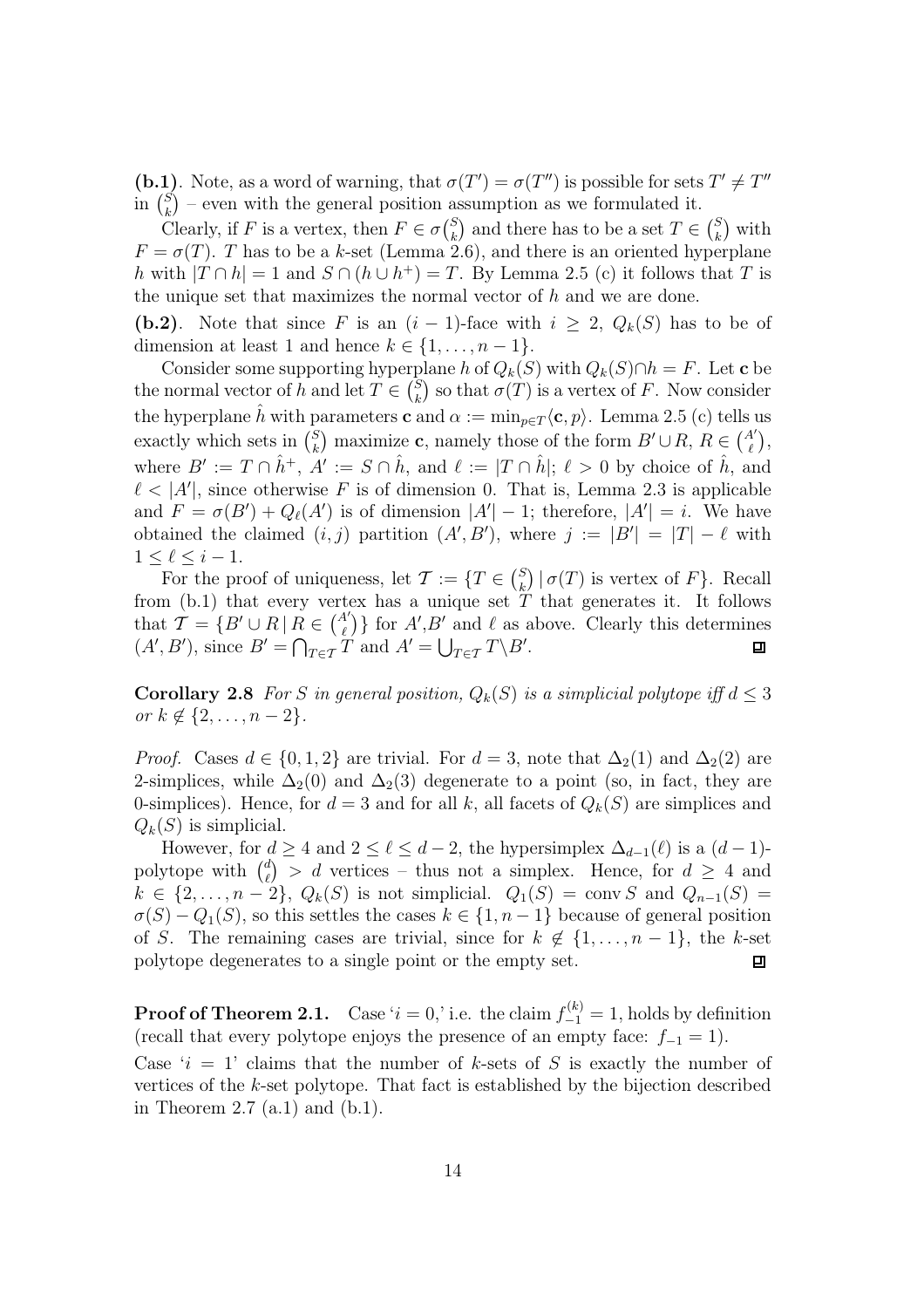Case ' $i \in \{2, \ldots, d\}$ ' follows from the bijection between the  $(i-1)$ -faces of  $Q_k(S)$ on the one side and the set

$$
\{(A, B) | (A, B) \text{ is an } (i, j)\text{-partition of } S \text{ with } k - i + 1 \le j \le k - 1\}
$$

on the other side, as it is described in Theorem 2.7 (a.2) and (b.2). Finally, if  $i \notin \{0, \ldots, d\}$ , then  $f_{i-1}^{(k)}$  $j_{i-1}^{(k)}$  is 0 (recall  $f_d^{(k)} = 0$ , in particular), and so is the sum  $\sum_{j=k-i+1}^{k-1} D_{i,j}$ , since  $D_{i,j} = 0$  for  $i \notin \{0, ..., d\}$ .

#### Proof of Theorem 2.2 (5) is self-evident.

(6) We concentrate on the case  $n > i \geq 0$  and  $i \leq d$ . First, for  $i = 0$ , we have to establish that there are  $\varphi_d(n) = \binom{n-1}{d}$  $\binom{-1}{d} + \binom{n-1}{d-1}$  $\binom{n-1}{d-1} + \cdots \binom{n-1}{0}$  $\binom{-1}{0}$  ways of dissecting S by a hyperplane disjoint from S. This is actually a well-known fact (folklore), sometimes referred to as Cover's formula [6]; see also [9, Theorem 3.1], where this is stated in a different form, though. We present a proof for the sake of completeness. Moreover we want to provide an explicit bijection between unordered hyperplane partitions  $\{\{S \cap h^-, S \cap h^+\} \mid S \cap h = \emptyset\}$  and at most d element subsets of  $S \setminus \{a\}$ , where  $a \in S$  is some arbitrarily chosen anchor point.

Counting is obvious in  $\mathbb{R}^1$ . For the announced bijection, we can associate the trivial dissection  $\{S, \emptyset\}$  with the empty set; a non-trivial dissection  $\{B_0, B_1\}$ ,  $\max B_0 < \min B_1$ , is associated with  $\min B_1$ , if  $a \in B_0$ , and with  $\max B_0$ , if  $a \in B_1$ .

Now assume  $d > 1$ . Choose some generic line  $\lambda$  through a, so that the orthogonal projection of S on a hyperplane orthogonal to  $\lambda$  is in general position within this hyperplane. Let  $S'$  denote the projection of  $S$ . By induction hypothesis, there are  $\varphi_{d-1}(n)$  unordered hyperplane partitions of S' in its affine hull; these are in correspondence to the dissections of S that can be realized by a hyperplane parallel to  $\lambda$ .

Given any other unordered hyperplane partition  ${B_0, B_1}$ ,  $a \in B_0$ , consider the hyperplane h with  $B_0 \subseteq S \cap (h^- \cup h)$  and  $B_1 \subseteq S \cap (h^+ \cup h)$  that maximizes the distance between a and the point of intersection between  $\lambda$  and h. Note that the parameters of this hyperplane can be obtained from a linear program that is bounded, since no hyperplane parallel to  $\lambda$  realizes the partition  $\{B_0, B_1\}$ . Moreover, because of general position, there is a unique  $A \in \binom{S\setminus\{a\}}{d}$  $\binom{\{a\}}{d}$  that determines h in the sense that the conditions  $A \cap B_0 \subseteq S \cap (h^- \cup h)$  and  $A \cap B_1 \subseteq S \cap (h^+ \cup h)$ lead to the same hyperplane h. The constraints in A are tight, that is,  $A \subseteq h$ . This set A will be associated with the partition  $\{B_0, B_1\}.$ 

Why is every  $A \in \binom{S\setminus\{a\}}{d}$  $\begin{bmatrix} \{a\} \\ d \end{bmatrix}$  chosen exactly once? We describe the inverse map. Given such an A, let  $h_A$  be the oriented hyperplane with  $A \subseteq h_A$  and  $a \in h_A^ \overline{A}$ . The projection  $A' \cup \{a'\} \subseteq S'$  of  $A \cup \{a\}$  to the hyperplane orthogonal to  $\lambda$  is a set of  $d + 1$  points in general position in a  $(d - 1)$ -flat. There is a unique Randon partition  $\{A'_0, A'_1\}$  with  $a' \in A'_0$ ; that is  $A' \cup \{a'\} = A'_0 \cup A'_1$  and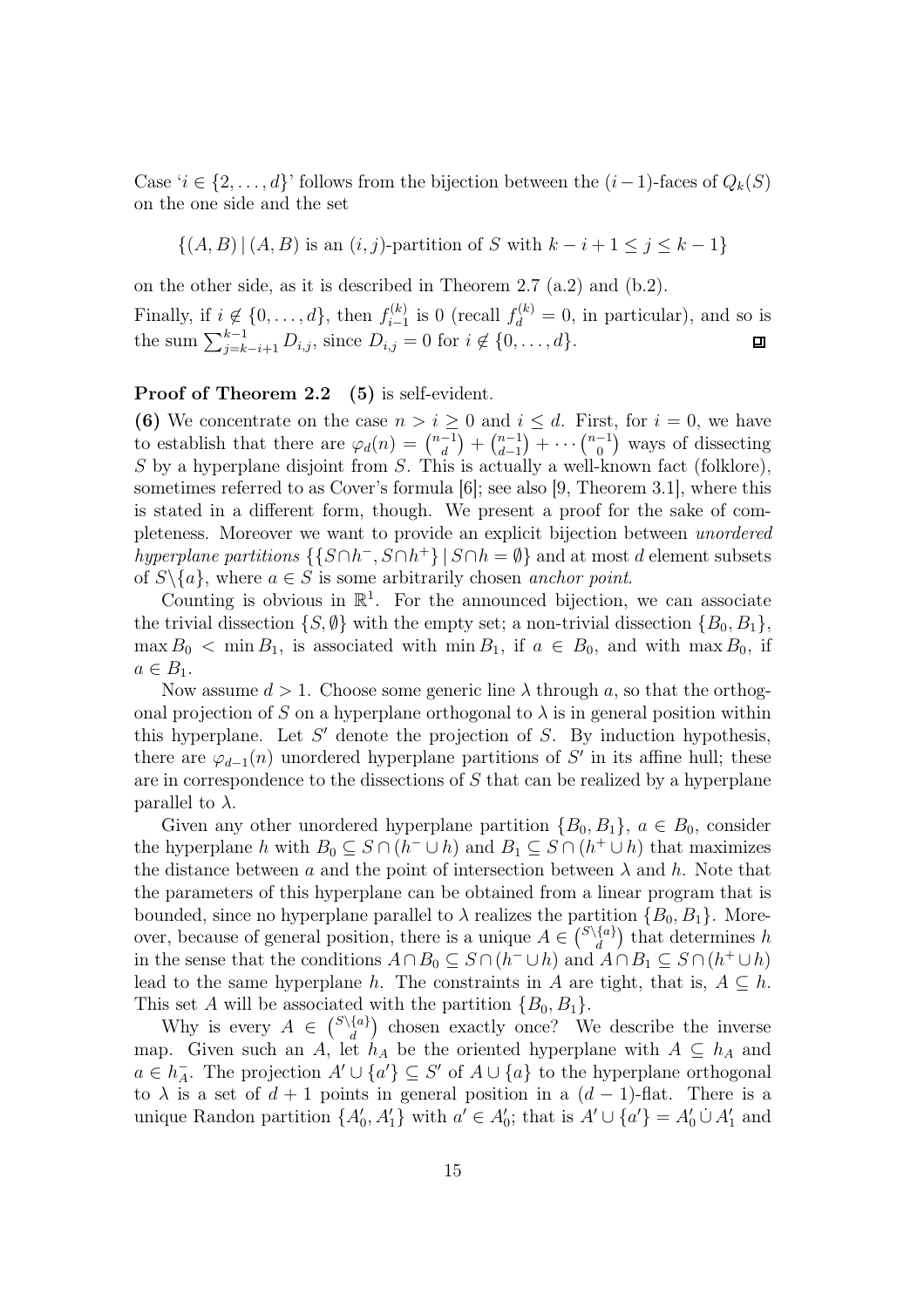conv  $A'_0 \cap \text{conv } A'_1 \neq \emptyset$  (consult Radon's Theorem, cf. [8, Theorem 2.1 and remark after Theorem 9.1]). For  $A_0$  and  $A_1$  the preimages of  $A'_0$  and  $A'_1$ , respectively, set  $B_0 := A_0 \cup (S \cap h_A^-)$  $_{A}^{-}$ ) and  $B_1 := A_1 \cup (S \cap h_{A}^{+})$  $_A^+$ ). The partition  $\{B_0, B_1\}$  is indeed realizable by a hyperplane (an appropriate perturbation of  $h_A$ ), and it is not difficult to see that  ${B_0, B_1}$  is the unique partition that is mapped to A.

This completes the proof that there are  $\varphi_d(n)$  unordered hyperplane partitions, and this shows that, for  $n > 0$ ,  $\sum_{j \in \mathbb{Z}} D_{0,j} = 2\varphi_d(n)$ . In fact, after fixing some point  $a \in S$  and an ordered sufficiently generic orthogonal basis, the proof establishes the claimed bijection between hyperplane partitions and at most d element subsets of  $S \setminus \{a\}.$ 

The identity for  $n > i > 0$  and  $i < d$  is now easy to obtain. We simply consider each *i*-tuple A of points in S. We choose a generic  $(d - i)$ -flat  $\kappa$  disjoint from aff A. Every point p in  $S_0 := S \backslash A$  is mapped to the intersection of aff $(A \cup \{p\})$ with  $\kappa$ , which results in a set  $S'_0$  of  $n-i$  points. In  $\kappa$ , there are  $\varphi_{d-i}(n-i)$ unordered partitions (by  $(d - i - 1)$ -flats in  $\kappa$ ), which correspond to the ways a hyperplane h with  $S \cap h = A$  can partition  $S \setminus A$  (details omitted).

For a proof of (7) recall the Euler-Poincaré Formula for the f-vector of a ddimensional polytope, [27, Corollary 8.17].

$$
f_0 - f_1 + \dots + (-1)^{d-1} f_{d-1} = 1 - (-1)^d.
$$
 (9)

If the presumptions  $k \in \{1, \ldots, n-1\}$  and  $n \geq d+1$  are satisfied,  $Q_k(S)$  is a d-dimensional polytope (see Lemma 2.3), we can substitute the findings from Theorem 2.1 in (9) with  $f_i^{(k)}$  $i^{(k)}$  for  $f_i$ , and we readily obtain (7).

The final relation (8) claims  $d(D_{d,j}+D_{d,j-1})=2D_{d-1,j}$ , provided  $n \geq d+1$ . We employ double counting for a proof.

Fix some j. We assign to every  $(d, j)$ -partition  $(A, B)$  the set

$$
\Gamma(A, B) := \{ (A \backslash \{p\}, B) \mid p \in A \}
$$

By appropriate small rotation of the hyperplane inducing  $(A, B)$  it is easily seen that each of these pairs is a  $(d-1, j)$ -partition of S; and obviously there are  $d = |A|$  of them. In a similar fashion, every  $(d, j - 1)$ -partition  $(A, B)$  maps to a set

$$
\Gamma(A, B) := \{ (A \setminus \{p\}, B \cup \{p\}) \mid p \in A \}
$$

of d distinct  $(d-1, j)$ -partitions of S.

If we can show that every  $(d-1, j)$ -partition  $(A', B')$  appears in exactly two such sets, the asserted identity is verified. Let  $h$  be an oriented hyperplane inducing  $(A', B')$ . We can rotate h about the  $(d-2)$ -flat aff A' in two directions until we hit points p and q, respectively (both not in A'); we have  $p \neq q$ , since  $n \geq d+1$ . If  $p \in B'$ , then we have reached a  $(d, j-1)$ -partition  $(A' \cup \{p\}, B' \setminus \{p\})$ ; obviously,  $(A', B') \in \Gamma(A' \cup \{p\}, B' \setminus \{p\})$ . If  $p \notin B'$ , we have  $(A', B') \in \Gamma(A' \cup$  $\{p\}, B'$ ), with  $(A' \cup \{p\}, B')$  a  $(d, j)$ -partition. The same applies to q instead of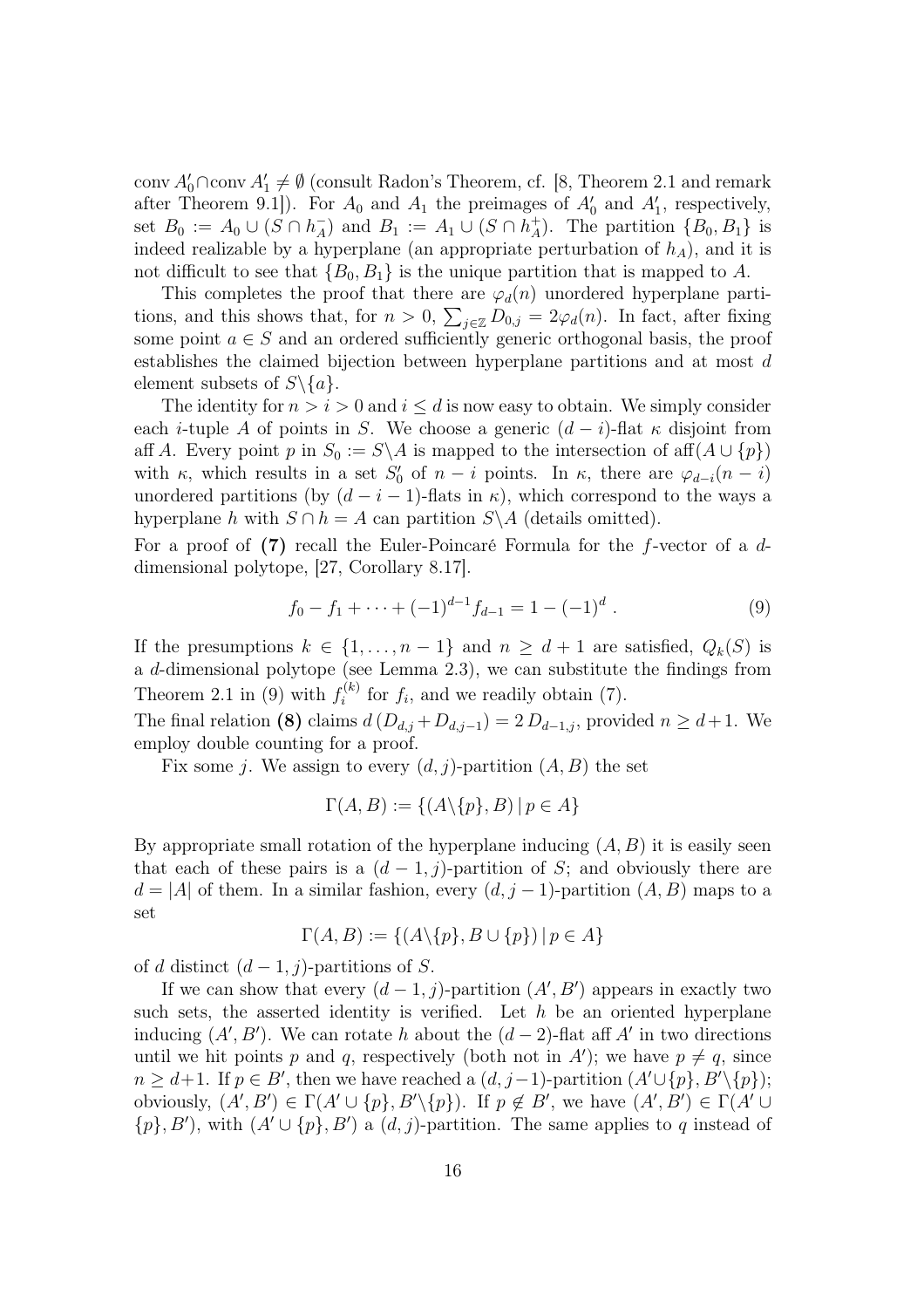p. Every hyperplane inducing  $(A', B')$  leads to the same points p and q, and we are done.  $\Box$ 

### 3  $(i, j)$ -Partitions under Continuous Motion

In this section we let S and S' denote two sets of  $n \geq d+2$  points<sup>12</sup> each in general position in  $\mathbb{R}^d$ ,  $d \geq 2$ , and we will use a tacitly assumed bijection  $p \mapsto p'$ between S and S'. We want to investigate the numbers of  $(i, j)$ -partitions under continuous motion of the underlying point set.  $S$  and  $S'$  can be thought of as the configuration of the moving point set right before and right after an event that changes some of the  $D_{i,j}$ 's. Such considerations have been exploited frequently, take the original proof of Tverberg's Theorem [24] as a prominent example in discrete geometry, and see [15, 2] for examples in the context of  $k$ -sets and  $j$ facets.

What might change the  $D_{i,j}$ 's? We have seen that the  $(d, k)$ -partitions determine all  $(i, j)$ -partitions (Remark 1). As long as no point moves over a hyperplane determined by some other d points, we are save. Otherwise, the  $d+1$ points  $p_1, \ldots, p_{d+1}$  involved<sup>13</sup> change their sign<sup>14</sup>  $\chi(p_1, \ldots, p_{d+1})$ , and in a generic motion, this will be the only  $(d+1)$ -point subset that does so.

Mutations and Mutation Kernel. The pair  $(S, S')$  is called a *mutation* if there is a set  $X \in \binom{S}{d+1}$  so that for a sequence  $(q_1, \ldots, q_{d+1})$  of  $d+1$  distinct points in S

$$
\chi(q_1,\ldots,q_{d+1}) \neq \chi(q'_1,\ldots,q'_{d+1})
$$
 iff  $\{q_1,\ldots,q_{d+1}\}=X$ .

The set X is called *mutation kernel* of the mutation  $(S, S')$ .

We are interested in the increments  $D_{i,j}(S') - D_{i,j}(S)$ , and we will see that this change depends on two integer parameters of the mutation only (apart from d and  $n$ ). (i) In order to introduce the first parameter observe that all hyperplanes spanned by d points in X partition  $S\backslash X$  in the same way into two sets  $B_0$  and  $B_1$ . This fact is obvious if one keeps in mind that the simplex spanned by X is 'almost flat' before and after it changes its sign. We will have to verify that this is actually guaranteed by our definition of a mutation. The size,  $\ell$ , of  $B_0$ determines one of the two parameters. (ii) For the second parameter note that if we choose  $d$  points in  $X$ , then the hyperplane spanned by these points may have the unique remaining point in X either on the same or on the opposite side of  $B_0$ .

<sup>&</sup>lt;sup>12</sup>If  $n \leq d+1$ , the  $D_{i,j}$ 's do not depend on the configuration but on n and d only; the same is true, if  $d = 1$ . These cases are of no interest to us here.

<sup>&</sup>lt;sup>13</sup>None of these points is distinguished, all of them move over the hyperplane determined by the remaining  $d$  points.

<sup>&</sup>lt;sup>14</sup>Note that if these points change their sign in some order, then they change their sign in each orders.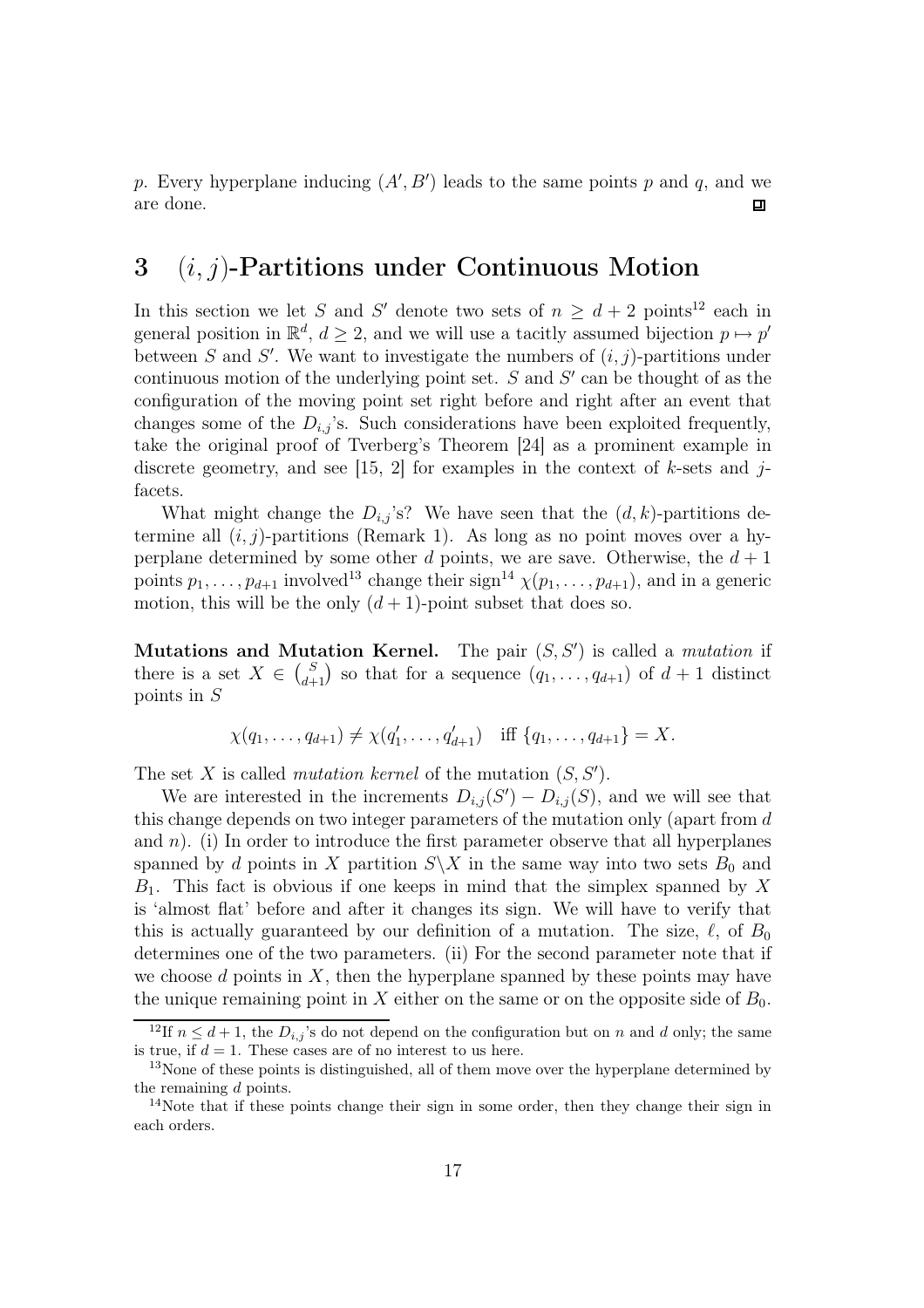The number, m, of d-point subsets of X where the remaining point in X lies on the same side as<sup>15</sup>  $B_0$  is the second parameter we need to consider. (The choice of  $B_0$  among  $B_0$  and  $B_1$  was arbitrary, so depending on this choice, the parameters may be  $(m, \ell)$  or  $(d + 1 - m, n - (d + 1) - \ell)$ . A more formal introduction of these parameters will be given shortly.

The Simplex Spanned by the Mutation Kernel is 'Almost Flat.' Let us assume for the rest of this section that  $(S, S')$  is a mutation with mutation kernel  $X = \{p_1, \ldots, p_{d+1}\}.$  The following lemma states that the hyperplane spanned by  $\{p_1, \ldots, p_{d-1}, p_d\}$  separates points  $\hat{p}, \hat{\hat{p}} \in S \setminus X$  iff the hyperplane spanned by  $\{p_1, \ldots, p_{d-1}, p_{d+1}\}\)$  does so; in fact, iff the hyperplane spanned by  $\{p_1, \ldots, p_{i-1}, p_{i+1}, \ldots, p_{d+1}\}\)$  does so for  $i = 1, \ldots, d+1$ , since we can apply the lemma to any permutation of  $(p_1, \ldots, p_{d+1})$ . In other words, all hyperplanes spanned by d points in X separate  $S\X$  in the same manner.

**Lemma 3.1** For a mutation  $(S, S')$  with mutation kernel  $X := \{p_1, \ldots, p_{d+1}\}\$ and for  $\hat{p}, \hat{\hat{p}} \in S \backslash X$ , we have

$$
\chi(\lambda, p_d, \hat{p}) \cdot \chi(\lambda, p_d, \hat{\hat{p}}) = \chi(\lambda, p_{d+1}, \hat{p}) \cdot \chi(\lambda, p_{d+1}, \hat{\hat{p}})
$$

where  $\lambda$  is short for the sequence  $p_1, \ldots, p_{d-1}$ .

Proof. The three-term Grassmann-Plücker identity (cf. [4, 21]) implies that

$$
\{\chi(\lambda, p_d, \hat{p}) \cdot \chi(\lambda, p_d, \hat{\hat{p}}), -\chi(\lambda, p_{d+1}, \hat{p}) \cdot \chi(\lambda, p_{d+1}, \hat{\hat{p}}), \chi(\lambda, p_d, p_{d+1}) \cdot \chi(\lambda, \hat{p}, \hat{\hat{p}})\}\
$$

contains  $\{-1, +1\}$  or equals  $\{0\}$ . The value 0 contradicts general position. Now, if the asserted identity in the lemma fails to hold, this implies the value of  $\chi(\lambda, p_d, p_{d+1}) \cdot \chi(\lambda, \hat{p}, \hat{\hat{p}})$  (it has to be  $-\chi(\lambda, p_d, \hat{p}) \cdot \chi(\lambda, p_d, \hat{\hat{p}})$ ).

If the value of  $\chi(\lambda, p_d, p_{d+1})\cdot \chi(\lambda, \hat{p}, \hat{\hat{p}})$  is fixed by  $-\chi(\lambda, p_d, \hat{p})\cdot \chi(\lambda, p_d, \hat{p})$ , then – by definition of a mutation – it remains unchanged under the mapping  $p \mapsto p'$ ; a contradiction to the mutation condition which lets  $\chi(\lambda, p_d, p_{d+1})$  change its sign under the mapping, but not so the sign  $\chi(\lambda, \hat{p}, \hat{\hat{p}})$ . 凹

At this point we prefer to pass over to covector terminology. To this end assume an underlying ordering  $\{p_1, \ldots, p_n\}$  of S with  $\{p_1, \ldots, p_{d+1}\} = X$ . We set  $\overline{+} := -$ ,  $\overline{-} := +$ ,  $\overline{0} := 0$ , and for sequences  $V = v_1 \dots v_s$  and  $W = w_1 \dots w_t$ over  $\{+, -, 0\}$ , we let  $\overline{v} := \overline{v_1} \dots \overline{v_s}$  and  $vw := v_1 \dots v_s w_1 \dots w_t$ . Moreover, we let pert v be the set of all vectors which agree with v on all nonzero positions of  $v$  – in accordance with the analogous definition for hyperplane partitions in  $(2)$ . Recall that a cocircuit is a covector where the number of  $0$ 's is d, and that the set  $\mathcal{L}(S)$  of all covectors of S can be written as the union of all sets pert C over all cocircuits c of S.

<sup>&</sup>lt;sup>15</sup>The reader may justifiably worry, what that means if  $B_0$  is empty – a forthcoming more formal definition will clarify.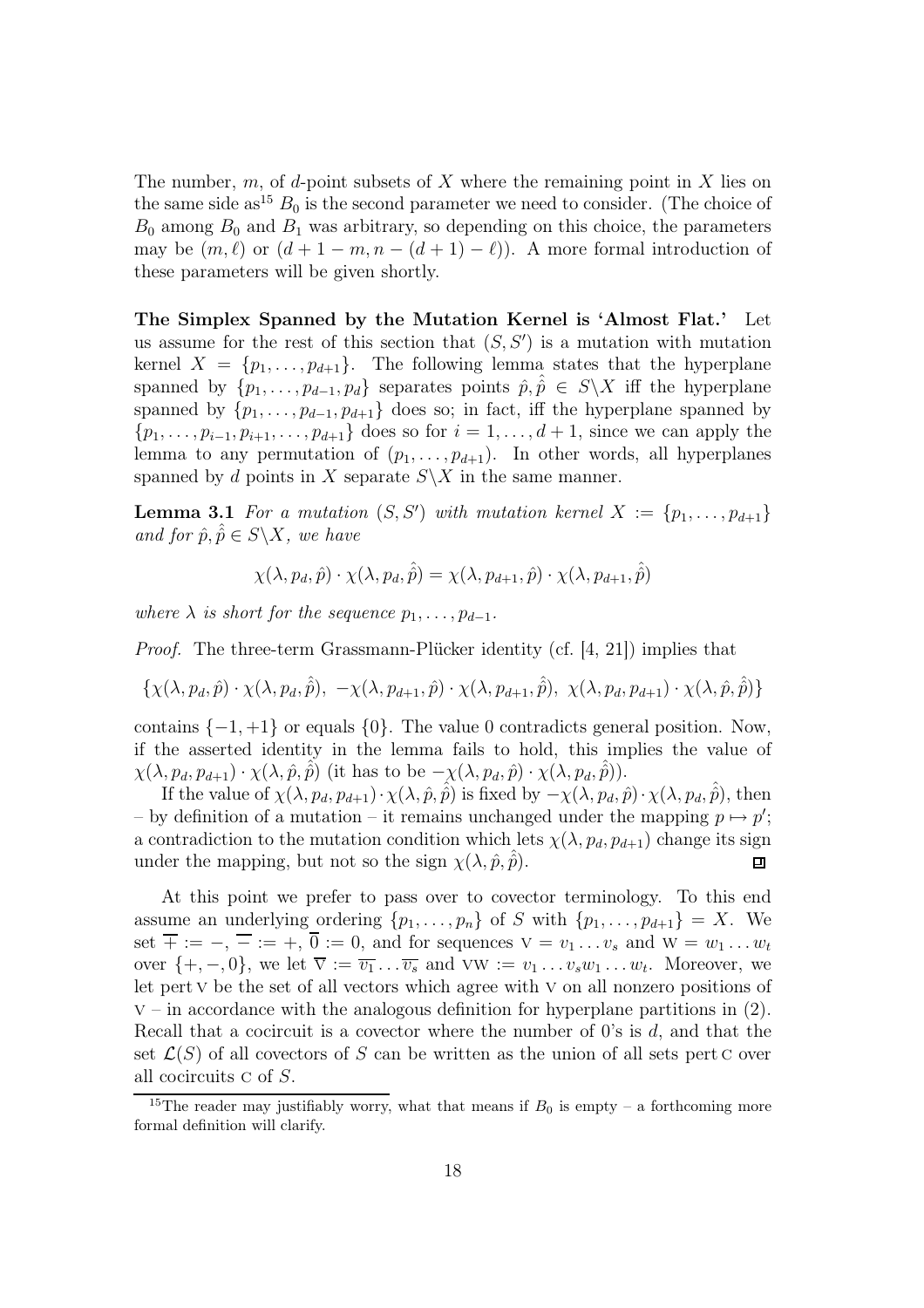Formal Introduction of Mutation Parameters. Now the only cocircuits of  $S$  which are not cocircuits of  $S'$  are those induced by oriented hyperplanes spanned by d points in X, i.e. the positions of 0's in these cocircuits (d of them) are among the first  $d+1$  positions; obviously, there are  $2(d+1)$  such cocircuits. Moreover, Lemma 3.1 shows that there is a vector<sup>16</sup>  $z \in \{+, -\}^{n-(d+1)}$  such that all cocircuits with all their 0's in the first  $d+1$  positions are from  $\{+,-,0\}^{d+1}$ Z or  $\{+, -, 0\}^{d+1}\overline{z}$ ; note that z cannot be the empty sequence due to our assumption  $n \geq d+2$ . We denote those cocircuits by  $C_i$  and  $\overline{C_i}$ ,  $i = 1, \ldots, d+1$ , where

$$
C_i = \overbrace{0 \dots 0}^{i-1} g_i \overbrace{0 \dots 0}^{d+1-i} Z , \qquad g_i \in \{+, -\}.
$$

For S', these cocircuits are substituted for by  $C'_i$  and  $\overline{C'_i}$ ,  $i = 1, ..., d + 1$ , where

$$
C_i' = \overbrace{0 \dots 0}^{i-1} \overbrace{g_i}^{d+1-i} \overbrace{0 \dots 0}^{d+1-i} z.
$$

Now we call the pair  $(S, S')$  an  $(m, \ell)$ -mutation, for m the number of +'s among the  $g_i$ 's and  $\ell$  the number of  $+$ 's in z.

**Lemma 3.2** If  $(S, S')$  is an  $(m, \ell)$ -mutation, then (i) it is also a  $(d+1-m, n-1)$  $(d+1)-\ell$ )-mutation, and (ii)  $(S', S)$  is a  $(d+1-m, \ell)$ -mutation. Moreover, (iii)  $1 \leq m \leq d$  and (iv)  $0 \leq \ell \leq n-(d+1)$ .

*Proof.* The only item that needs some consideration is (iii). Suppose  $m = 0$ , that is  $q_i = -$  for all  $i = 1, \ldots, d+1$ . That is, all points with corresponding entry  $+$  in z are separated from the interior of conv X by all hyperplanes spanned by facets of conv X. No point can satisfy this, so z has all  $-$ 's. But now switch to S' and apply the argument to X' and the cocircuits  $\overline{C_i'}$  to obtain a contradiction.

If  $m = d + 1$ , apply the reasoning to X and the cocircuits  $\overline{C_i}$ .

口.

Switching Covectors. We have by now complete control of the changes in the set of cocircuits from S to S': The  $C_i$ 's and  $\overline{C_i}$ 's go, and the  $C_i'$ 's and  $\overline{C_i'}$ 's come. We know that the  $C_i$ 's stand for m of the  $(\ell + 1)$ -facets of S and  $(d + 1) - m$ of the  $\ell$ -facets of S, and similarly for the other cocircuits involved. So we could easily derive the increments  $e_j(S') - e_j(S)$  in terms of m and  $\ell$  (and d and n, of course) now. We head for the general setting, instead.

Recall that all covectors of S can be obtained as perturbations of cocircuits. It follows, that all covectors in the symmetric difference  $\mathcal{L}(S) \oplus \mathcal{L}(S')$  must be perturbations of one of  $C_i$ ,  $\overline{C_i}$ ,  $C'_i$  or  $\overline{C'_i}$ ,  $i = 1, \ldots, d + 1$ , and thus have to equal z or  $\overline{z}$  in their last  $n - (d + 1)$  entries.

<sup>&</sup>lt;sup>16</sup>A vector representing the unique partition of  $S\ X$  by hyperplanes spanned by d points in the mutation kernel X. There are two of them, namely  $Z$  and  $\overline{Z}$ .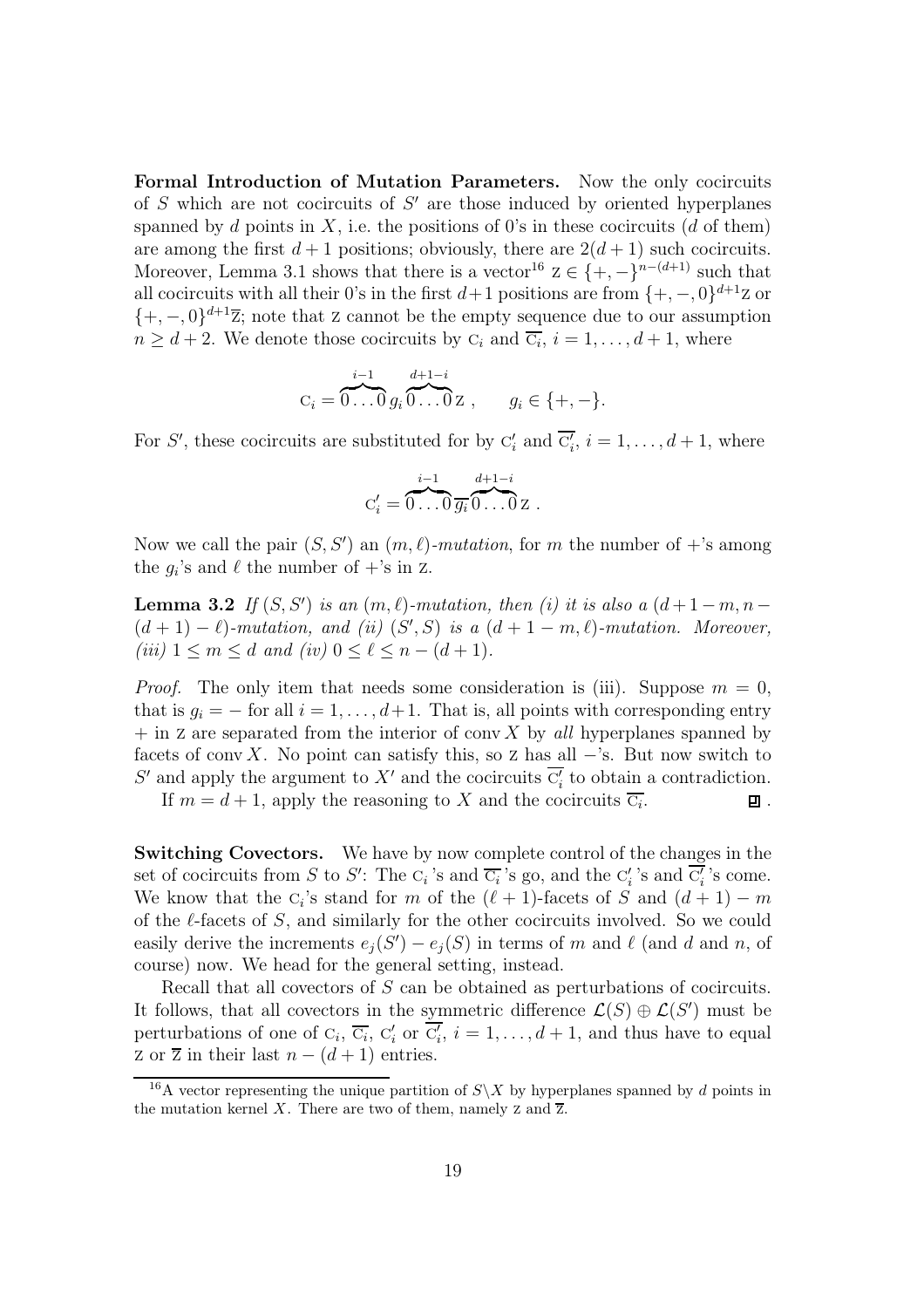The issue remaining is the following: Do the cocircuits  $C_i$ ,  $\overline{C_i}$ ,  $C'_i$  or  $\overline{C'_i}$ ,  $i =$  $1, \ldots, d+1$ , and perturbations thereof tell us everything about covectors of the form  $\{+,-,0\}^{d+1}Z$  or  $\{+,-,0\}^{d+1}\overline{Z}$ ? After all, such covectors appear also as perturbations of other cocircuits. The following lemma clarifies the picture.

**Lemma 3.3** Let  $(S, S')$  be a mutation, with  $C_i$ 's and  $Z$  as defined above. Then all covectors in  $\mathcal{L}(S)$  of the form  $\{+,-,0\}^{d+1}Z$  are in  $\bigcup_{i=1}^{d+1}$  pert  $C_i$ .

*Proof.* Note that for  $V \in \{+, -, 0\}^{d+1}$ , we have  $VZ \in \bigcup_{i=1}^{d+1} \text{pert } C_i$  iff  $(V)_i = g_i$ for some  $i = 1, \ldots, d + 1$ ; that is, iff  $\overline{g_1} \ldots \overline{g_{d+1}} z \notin \text{pert} \,\forall z$ . Hence, the assertion of the lemma is equivalent to  $\overline{g_1} \dots \overline{g_{d+1}} z \notin \mathcal{L}(S)$ ; for sufficiency recall that every covector forces all of its permutations to be covectors.

Now let us restrict ourselves to the subset  $P = \{p_1, \ldots, p_{d+2}\}\$  of S. If, indeed,  $\overline{g_1} \ldots \overline{g_{d+1}}$   $z \in \mathcal{L}(S)$ , this shows that  $\mathcal{L}(P) \supseteq {\{+, -\}}^{d+1}(z)_1$ , and since every covector forces its complementary vector to be a covector, we have  $\mathcal{L}(P) \supseteq \{+,-\}^{d+2}.$ So P realizes all of its  $2^{d+2}$  ordered partitions as ordered hyperplane partitions – too much is too much, as Theorem 2.2(6) tells us. 凹

All in all, we have shown that  $\mathcal{L}(S) \oplus \mathcal{L}(S')$  equals

$$
\left(\bigcup_{i=1}^{d+1}\text{pert } \mathbf{C}_i~\oplus~\bigcup_{i=1}^{d+1}\text{pert } \mathbf{C}_i'\right)\dot\cup\left(\bigcup_{i=1}^{d+1}\text{pert }\overline{\mathbf{C}_i}~\oplus~\bigcup_{i=1}^{d+1}\text{pert }\overline{\mathbf{C}_i'}\right)
$$

which leaves us with a counting exercise. Given  $i$  and  $j$ , the set of vectors of the form  $\{+,-,0\}^{d+1}$  z contains  $\binom{d+1}{i}$  $\binom{i+1}{i-\ell}$  vectors with i the number of 0's and j the number of +'s. How many of these are *not* in  $\bigcup_{i=1}^{d+1}$  pert  $C_i$ , i.e. have  $\overline{g_1} \ldots \overline{g_{d+1}}$  z as perturbation? For that we would have to switch  $(d+1)-m-(j-\ell)$ of the  $\overline{g_i}$  = + to 0 (which leaves  $(j - \ell)$  +'s among the first  $d + 1$  positions) and switch  $i - ((d + 1) - m - (j - \ell))$  of the  $\overline{g_i} = -\text{ to } 0$  in order to have i to be the number of 0's. This makes

$$
\begin{pmatrix} d+1-m \\ (d+1)-m-(j-\ell) \end{pmatrix} \begin{pmatrix} m \\ i-((d+1)-m-(j-\ell)) \end{pmatrix} = \\ \begin{pmatrix} m \\ d+1-i-(j-\ell) \end{pmatrix} \begin{pmatrix} d+1-m \\ j-\ell \end{pmatrix} =: T_{i,j}(m,\ell)
$$

sequences (with i 0's and j +'s) not appearing in  $\bigcup_{i=1}^{d+1}$  pert  $C_i$ . Summing up, the number of covectors of  $(i, j)$ -partitions in  $\bigcup_{i=1}^{d+1}$  pert  $C_i$  is  $\binom{d+1}{i}$  $\binom{d+1-i}{j-\ell}-T_{i,j}(m,\ell),$ and the number of covectors of  $(i, j)$ -partitions in  $\bigcup_{i=1}^{d+1}$  pert  $C_i'$  is  $\binom{d+1}{i}$  $\binom{+1}{i}\binom{d+1-i}{j-\ell}$  —  $T_{i,j}(d+1-m,\ell)$ . That is, the increment of  $(i, j)$ -partitions of the form  $\{+,-,0\}^{d+1}$  z is  $T_{i,j}(m,\ell) - T_{i,j}(d+1-m,\ell)$ . An analogous analysis (with  $n - (d+1) - \ell$  for l, and  $d+1-m$  for m) for covectors of the form  $\{+,-,0\}^{d+1}$  Z finally yields the following result.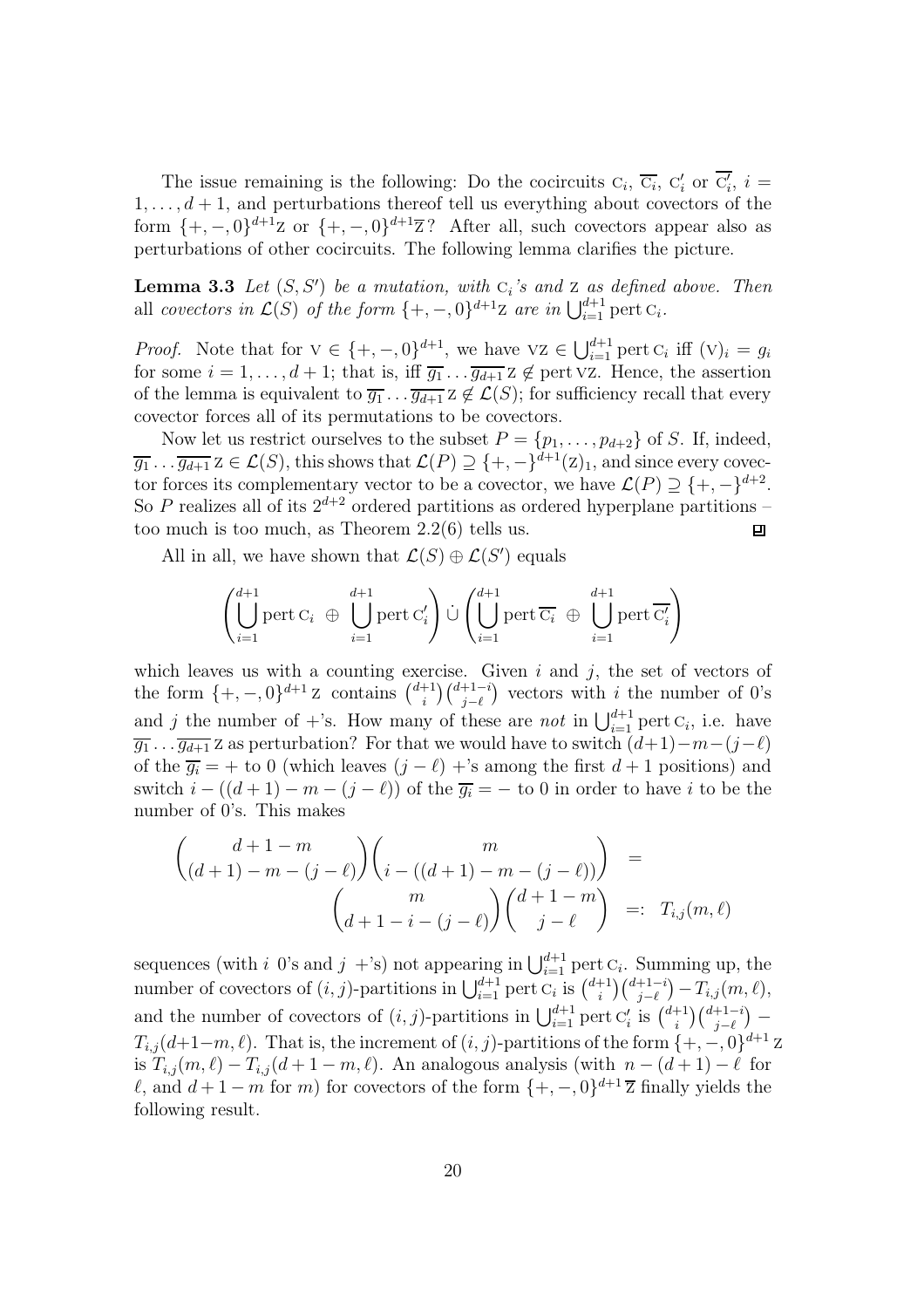**Theorem 3.4** If  $(S, S')$  is an  $(m, \ell)$ -mutation, then

$$
D_{i,j}(S') - D_{i,j}(S) = \delta_{i,j}^{(m,\ell)} \; ,
$$

where

$$
\delta_{i,j}^{(m,\ell)} := T_{i,j}(m,\ell) - T_{i,j}(d+1-m,\ell) + T_{i,j}(d+1-m,n-(d+1)-\ell) - T_{i,j}(m,n-(d+1)-\ell).
$$

Remark 9  $T_{i,j}(m,\ell) \neq 0$  iff  $\ell + \max\{0, d+1-m-i\} \leq j \leq \ell+d+1$  $\max\{m, i\}$ . For example, relevant for the changes in the number of j-facets,  $T_{d,j}(m,\ell)$  vanishes unless  $\ell \leq j \leq \ell + 1$ , and thus  $\delta_{d,j}^{(m,\ell)} = 0$  unless  $j \in \{\ell, \ell + 1\}$  $1, n - (d + 1) - \ell, n - d - \ell$ . And in view of k-sets,  $T_{0,j}(m, \ell)$  vanishes unless  $j = \ell + d + 1 - m$ , and thus  $\delta_{0,j}^{(m,\ell)} = 0$  unless  $j \in \{\ell+m, \ell+d+1-m, n-\ell-1\}$  $m, n - \ell - d - 1 + m$ .

In the 'balanced' situation  $m = d + 1 - m$ , the increment  $\delta_{i,j}^{(m,\ell)}$  vanishes for all i, j, and  $\ell$ . That is, for d odd, a  $((d+1)/2, \ell)$ -mutation leaves the  $D_{i,j}$ 's untouched. This is of particular interest in  $\mathbb{R}^3$ , where a motion preserving convex position of a point set encounters such balanced  $(2, \ell)$ -mutations only.

With a little help of the just given remarks, the following implications for  $j$ -facets and k-sets are easy to obtain.

Corollary 3.5 Let  $(S, S')$  be an  $(m, \ell)$ -mutation.

(a) 
$$
e_j(S') = e_j(S)
$$
 for  $j \notin \{\ell, \ell + 1, n - d - (\ell + 1), n - d - \ell\},$   
\n
$$
e_\ell(S') - e_\ell(S) = e_{n-d-\ell}(S') - e_{n-d-\ell}(S)
$$
\n
$$
= (2m - d - 1) \cdot (1 - [2\ell = n - d - 1] + [2\ell = n - d]) , \text{ and}
$$
\n
$$
e_{\ell+1}(S') - e_{\ell+1}(S) = e_{n-d-(\ell+1)}(S') - e_{n-d-(\ell+1)}(S)
$$
\n
$$
= (d + 1 - 2m) \cdot (1 - [2\ell = n - d - 1] + [2\ell = n - d - 2]).
$$

(b)  $a_k(S') = a_k(S)$  for  $k \notin \{\ell+m, \ell+d+1-m, n-\ell-m, n-\ell-d-1+m\},\$ 

$$
a_{\ell+m}(S') - a_{\ell+m}(S) = a_{n-\ell-m}(S') - a_{n-\ell-m}(S)
$$
  
=  $[2m \neq d+1] \cdot (-1 + [2\ell = n - d - 1] - [2\ell = n - 2m])$ , and  

$$
a_{\ell+d+1-m}(S') - a_{\ell+d+1-m}(S) = a_{n-\ell-d-1+m}(S') - a_{n-\ell-d-1+m}(S)
$$
  
=  $[2m \neq d+1] \cdot (1 - [2\ell = n - d - 1] + [2\ell = n - 2d - 2 + 2m])$ .

回

口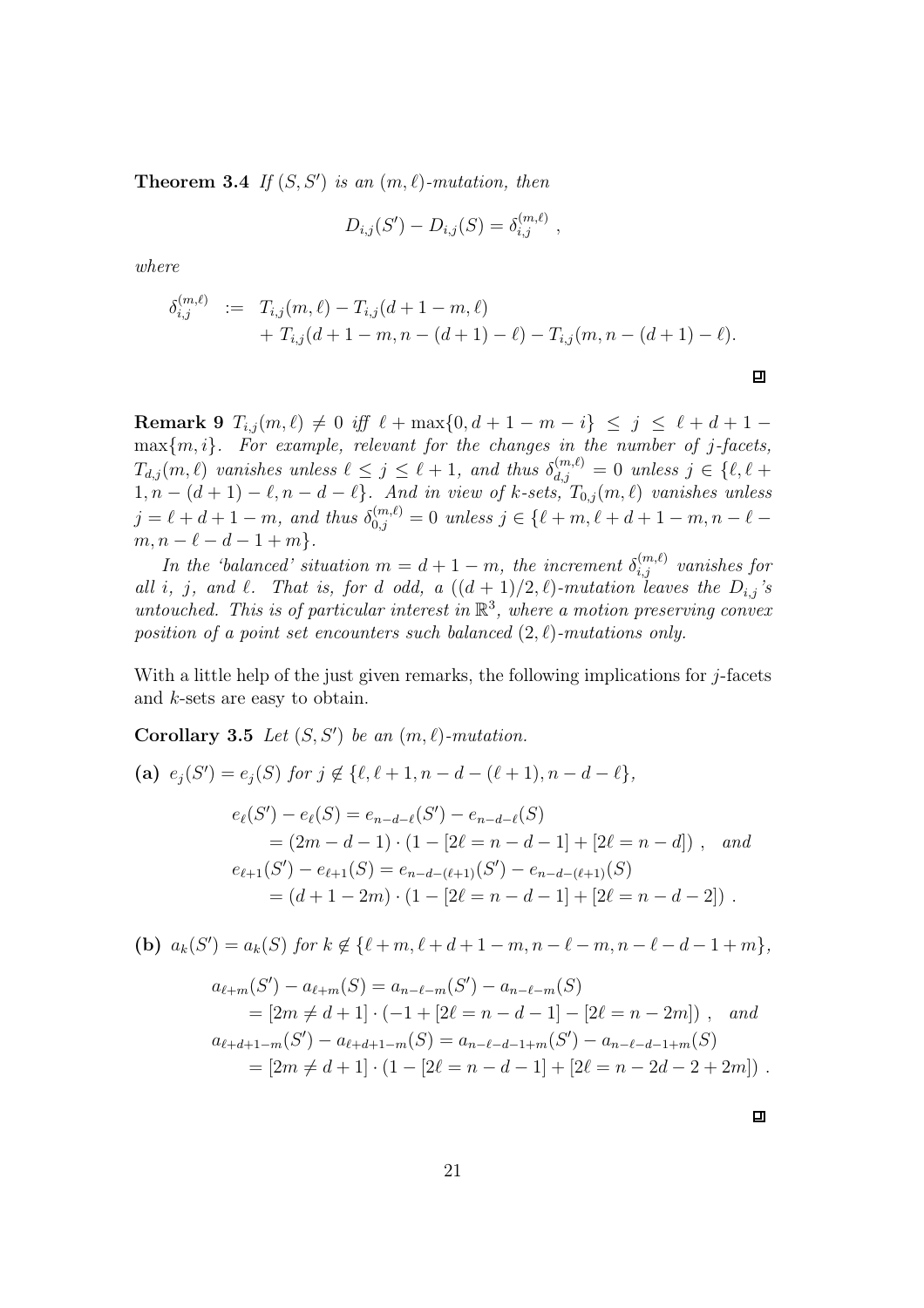

Figure 4: Projection of a set S in  $\mathbb{R}^4$  with four  $(d+1)$ -sets.

### 4 Vector  $\overline{a}(S)$  versus Vector  $\overline{e}(S)$

In this section we show that for  $d \geq 4$  the information given by the vector  $\overline{e}(S)$ is in general not sufficient to determine the vector  $\overline{a}(S)$  – nor vice versa. We show that for every  $d \geq 4$  and every  $n \geq 4(d+1)$  there are sets S, S' in  $\mathbb{R}^d$  of *n* points in general position with  $\overline{e}(S) = \overline{e}(S')$  and  $\overline{a}(S) \neq \overline{a}(S')$ . An analogous statement is shown for the case when the roles of  $\overline{a}$  and of  $\overline{e}$  are swapped. This contrasts the situation in  $\mathbb{R}^2$  and  $\mathbb{R}^3$  (see Remark 5) where the vectors  $\overline{e}(S)$  and  $\overline{a}(S)$  determine each other.

**Theorem 4.1** (a) For any  $d \ge 4$  and  $n \ge 4(d+1)$  there are sets S, S' in  $\mathbb{R}^d$  of *n* points in general position with  $\overline{e}(S) = \overline{e}(S')$  and  $\overline{a}(S) \neq \overline{a}(S')$ . More precisely, for each  $d \ge 4$ ,  $k \ge 1$ ,  $\ell \ge 0$  and  $n \ge 4k(\ell+d+1)$  there are sets  $S_{k,\ell}$ ,  $S'_{k,\ell}$  in  $\mathbb{R}^d$ of n points in general position such that  $\overline{e}(S_{k,\ell}) = \overline{e}(S'_{k,\ell})$  and

$$
a_{l+m}(S_{k,\ell})-a_{\ell+m}(S'_{k,\ell})=k,
$$

where

$$
m = \begin{cases} d/2 & if d \text{ is even,} \\ (d+5)/2 & otherwise. \end{cases}
$$

(b) For any  $d \geq 4$  and  $n \geq \frac{3}{2}$  $\frac{3}{2}(d+1)^2$  there are sets S', S'' in  $\mathbb{R}^d$  of n points in general position with  $\overline{a}(S') = \overline{a}(S'')$  and  $\overline{e}(S') \neq \overline{e}(S'')$ . In more concrete terms, for each  $d \geq 4$ ,  $\ell \geq \lfloor d/2 \rfloor - 1$  and  $n \geq (\ell + d + 1)(d + 1)$  there are sets  $S'_{\ell}$ ,  $S''_{\ell}$  in  $\mathbb{R}^d$  of n points in general position such that  $\overline{a}(S'_\ell) = \overline{a}(S''_\ell)$  and

$$
e_{\ell-m}(S'_{\ell})-e_{\ell-m}(S''_{\ell})=1,
$$

where

$$
m = \begin{cases} d/2 - 1 & \text{if } d \text{ is even,} \\ (d-3)/2 & \text{otherwise.} \end{cases}
$$

*Proof.* (a) Assume that  $d > 4$ . In order to illustrate the idea of the proof we start with the special case of d even,  $k = 1$ , and  $\ell = 0$ . We let S be a set of  $4(d+1)$ points in general position such that there are four pairwise disjoint  $(d+1)$ -sets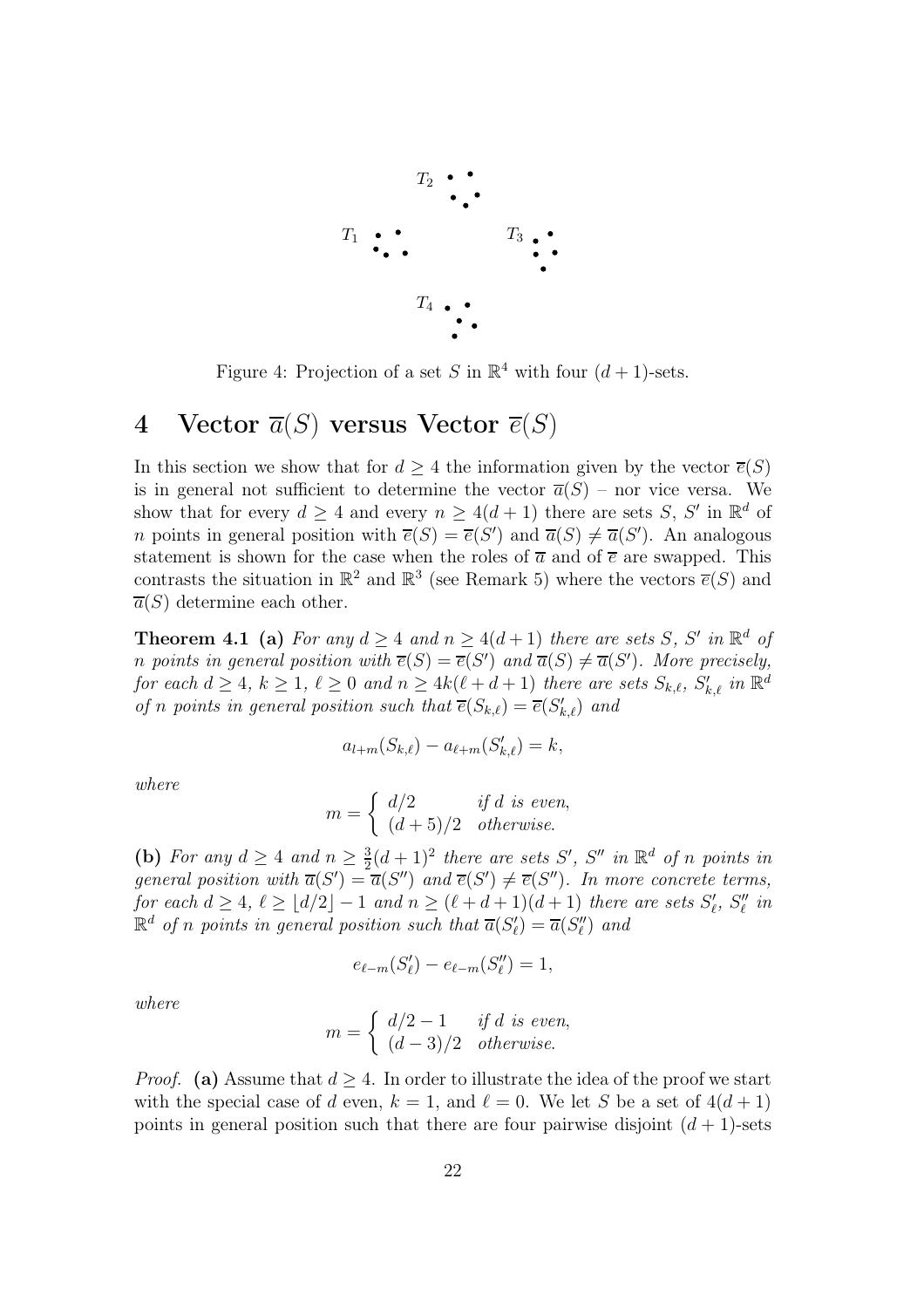of S denoted as  $T_1, \ldots, T_4$ , see Figure 4. The set  $T_1$  itself is chosen in such a way that it allows a  $(d/2+2,0)$ -mutation (of the whole set with mutation kernel in  $T_1$ , and  $T_2$ ,  $T_3$ , and  $T_4$  are chosen in such a way that each of these sets allows a  $(d/2, 0)$ -mutation. Let S' be a set obtained by "executing" a corresponding mutation (as required) for each of the sets  $T_1, \ldots, T_4$ . By Corollary 3.5 we have  $\overline{e}(S) = \overline{e}(S')$ , but on the other hand we have by the same corollary

$$
a_{d/2+2}(S') = a_{d/2+2}(S) - 1,
$$
  
\n
$$
a_{d/2-1}(S') = a_{d/2-1}(S) + 1,
$$
  
\n
$$
a_{d/2}(S') = a_{d/2}(S) - 3,
$$
  
\n
$$
a_{d/2+1}(S') = a_{d/2+1}(S) + 3,
$$

and so  $\overline{a}(S) \neq \overline{a}(S')$ .

The general case is based on the same scheme. We construct two sets S and  $S'$  of n points each in  $\mathbb{R}^d$  such that  $S'$  is obtained by moving the points in S under a sequence of mutations. Let d, k,  $\ell$ , and n be fixed and fulfill the conditions described in the assertion of the theorem.

Assume first that d is even. We put  $t = 4k$ ,  $m' = d/2 + 2$  and  $m'' = d/2$ . Assume that S is constructed in such a way that it has pairwise disjoint  $(\ell+d+1)$ sets  $T_1, \ldots, T_t$ ; this is possible for example if  $T_1, \ldots, T_t$  are sufficiently close to the surface of a sphere. The remaining  $n - t(\ell + d + 1)$  points are placed at the center of the sphere. Furthermore, for each  $i \in \{1, \ldots, t\}$  we deform  $T_i$  in such a way that for a given integer  $m_i \in \{1, \ldots, d\}$  a subset of  $d+1$  points in  $T_i$  forms a mutation kernel of a (potential)  $(m_i, \ell)$ -mutation. It is not hard to see that such a construction is possible. Now  $S'$  is obtained by "executing" the assigned mutations, where  $m_1 = \ldots = m_k = m$  and  $m_{k+1} = \ldots = m_t = m'$ . By Corollary 3.5 exactly three  $(m', \ell)$ -mutations compensate the changes of the vector of j-facets caused by one  $(m, \ell)$ -mutation, and so we have immediately  $\overline{e}(S) = \overline{e}(S')$ . Since m, m',  $d+1-m$  and  $d+1-m'$  are pairwise distinct integers  $(m \text{ and } d+1-m \text{ have different parity})$  and since  $2\ell < n-2d-2$  (and so the 'special terms 'of Corollary 3.5 like  $[2l = n - d - 1]$  etc. can be ignored), we have by the same corollary that

$$
a_{\ell+m}(S') = a_{\ell+m}(S) - k,
$$
  
\n
$$
a_{\ell+d+1-m}(S') = a_{\ell+d+1-m}(S) + k,
$$
  
\n
$$
a_{\ell+m'}(S') = a_{\ell+m'}(S) - 3k,
$$
  
\n
$$
a_{\ell+d+1-m'}(S') = a_{\ell+d+1-m'}(S) + 3k.
$$

If d is odd, then we put  $t = 3k$ ,  $m = (d+5)/2$  and  $m' = (d-1)/2$ . The remainder of the proof goes through as above.

(b) Assume that d,  $\ell$  and n are given and fulfill the conditions of the theorem statement. First we treat the case that  $d$  is even. Let  $S, S'$  and  $S''$  be sets of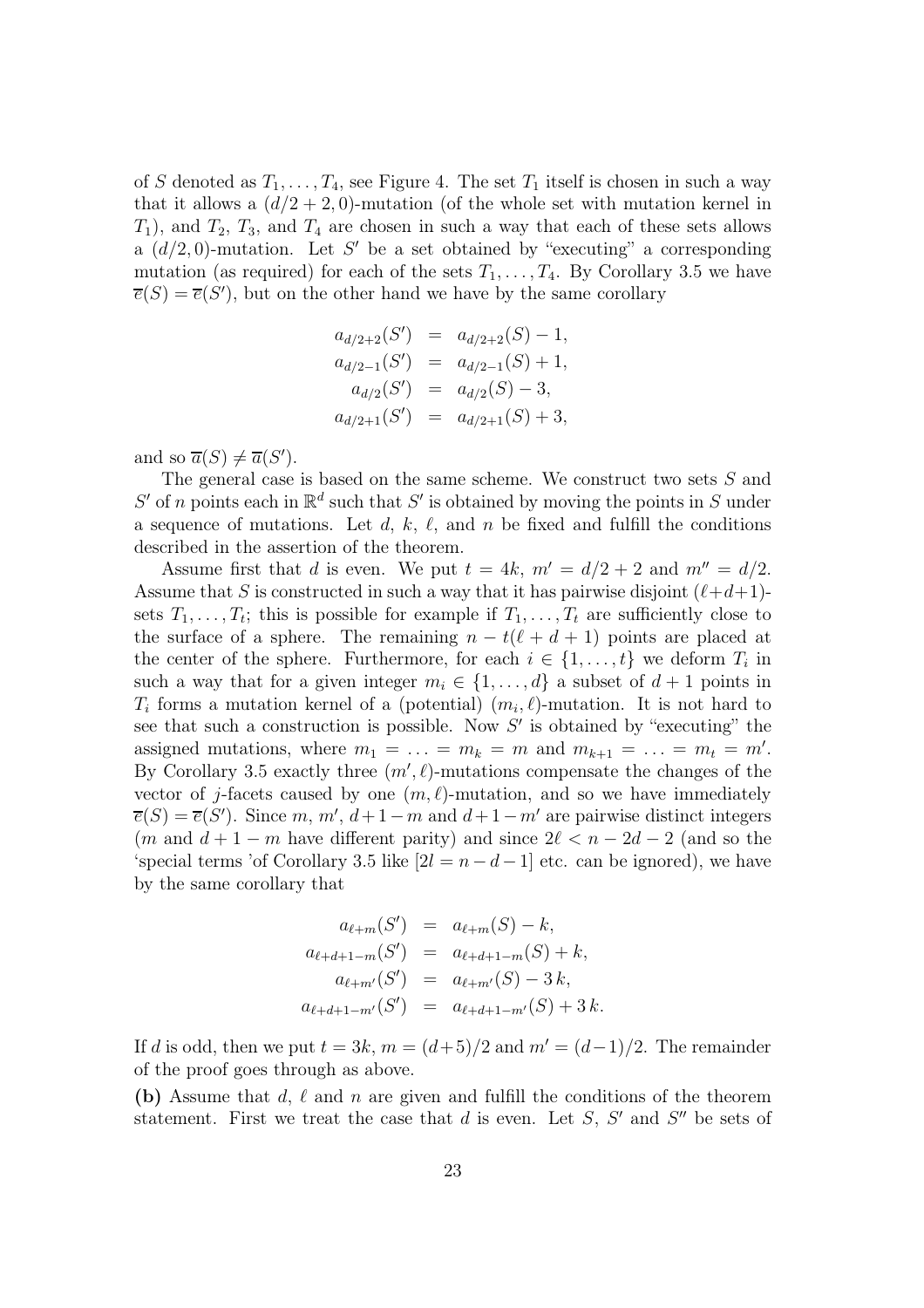n points in general position in  $\mathbb{R}^d$  with following properties. We construct S in such a way that it has  $(\ell + d + 1)$ -sets  $T_0, \ldots, T_t$ , where  $t = d$ . Furthermore, the  $(\ell + d + 1)$ -set  $T_0$  is deformed in such a way that it allows a  $(1, \ell)$ -mutation  $M_0$ , and for each  $i \in \{1, \ldots, t\}$  we deform  $T_i$  in such a way that the set  $T_i$  allows an  $(d/2, \ell - d/2 + i)$ -mutation  $M_i$ . Now S' is obtained from S by "executing" the mutation  $M_0$ , and  $S''$  is obtained from S by executing the mutations  $M_1, \ldots, M_t$ . Next we show that  $\overline{a}(S') = \overline{a}(S'')$  but  $\overline{e}(S') \neq \overline{e}(S'')$ . We have  $2\ell < n - 2d - 2$ and so by Corollary 3.5 it follows that

$$
a_{l+1}(S') = a_{l+1}(S) - 1,
$$
  
\n
$$
a_{n-l-1}(S') = a_{n-l-1}(S) - 1,
$$
  
\n
$$
a_{l+d}(S') = a_{l+d}(S) + 1,
$$
  
\n
$$
a_{n-l-d}(S') = a_{n-l-d}(S) - 1.
$$

Furthermore, for each  $i \in \{1, \ldots, t\}$ , the mutation  $M_i$  changes the vector of k-sets in the following way:

$$
e_{l+i}(S)
$$
 and  $e_{n-l-i}(S)$  are changed by  $-1$ ,  
 $e_{l+i+1}(S)$  and  $e_{n-l-i-1}(S)$  are changed by  $+1$ .

The cumulative effect of these changes is the same for  $S''$  as given above for  $S'$ and so  $\overline{a}(S') = \overline{a}(S'')$ . On the other hand, by Corollary 3.5 (and the fact that  $2\ell < n - 2d - 2$  we have

$$
e_{\ell}(S') = e_{\ell}(S) + 1 - d,
$$
  
\n
$$
e_{n-d-\ell}(S') = e_{n-d-\ell}(S) + 1 - d,
$$
  
\n
$$
e_{\ell+1}(S') = e_{\ell+1}(S) + d - 1,
$$
  
\n
$$
e_{n-d-\ell-1}(S') = e_{n-d-\ell-1}(S) + d - 1,
$$

which are the only differences between  $\overline{e}(S)$  and  $\overline{e}(S')$ . Moreover, we have for example

$$
e_{\ell-d/2+1}(S'') = e_{\ell-d/2+1}(S) - 1,
$$

and it follows that  $\overline{e}(S') \neq \overline{e}(S'')$ .

If d is odd, then  $S'$  is the same as above and  $S''$  is obtained from S by exactly  $t = (d-1)/2$  mutations  $M_1, \ldots, M_t$ , where for  $i \in \{1, \ldots, t\}$   $M_i$  is an  $((d-1)/2, l - (d+1)/2 + 2i)$ -mutation. The remainder of the proof goes through as above.  $\Box$ 

### 5  $(i, j)$ -Partitions on the Moment Curve

The moment curve in  $\mathbb{R}^d$  is the set  $M_d = \{(t, t^2, \dots, t^d) | t \in \mathbb{R}\}$ . We denote by  $S_{n,d} = \{p_1, \ldots, p_n\}$  a set of n points on the moment curve, with the numbering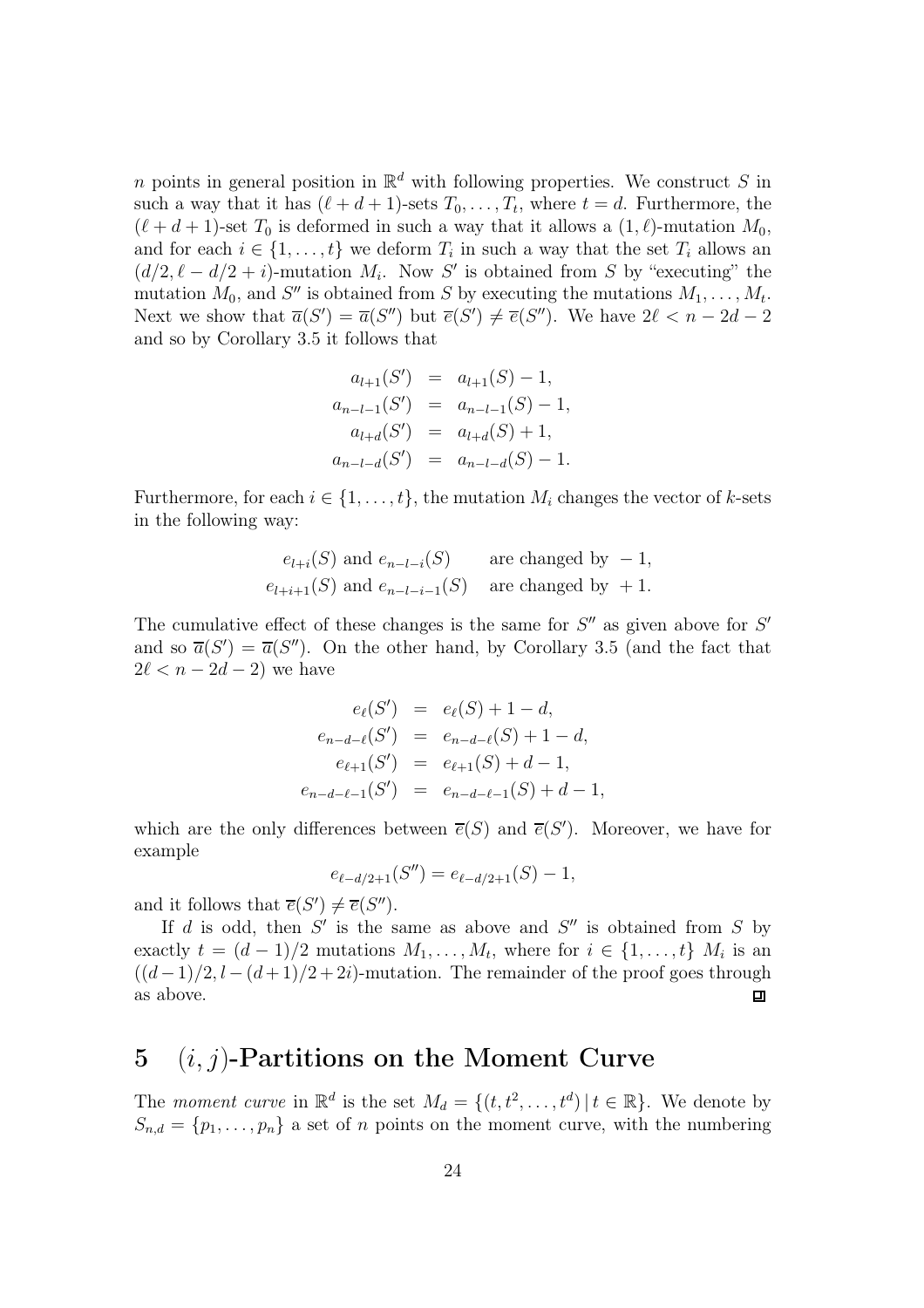consitent with the order of occurrence on the curve. In this section we derive a formula for the numbers of  $(i, j)$ -partitions of  $S_{n,d}$  (Theorem 5.1). Such formulas have been known for cases  $i = 0$  [15] and  $i = d$  [1].

Let us define

$$
\begin{pmatrix} a \\ b \end{pmatrix}_{-1} = \begin{cases} 1 & \text{if } a = b = -1 \\ \begin{pmatrix} a \\ b \end{pmatrix} & \text{otherwise.} \end{cases}
$$

**Theorem 5.1** For  $n \geq d+1$  we have

$$
D_{i,j}(S_{n,d}) = \sum_{s=0}^{d} B(n,j,i,s)
$$

where, for  $q \in \mathbb{N}_0$ ,  $B(n, j, i, 2q)$  equals

$$
\sum_{t_1=0}^{i} \sum_{t_2=0}^{i-t_1} \left( \binom{q+1}{t_1} \binom{j-1}{q-t_1}_{-1} \binom{q}{t_2} \right) \cdot \left( \binom{n-i-j-1}{q-t_2-1} \binom{2q-t_1-t_2}{2q-i} \right)
$$
\n
$$
+ \sum_{t_1=0}^{i} \sum_{t_2=0}^{i-t_1} \left( \binom{q}{t_1} \binom{j-1}{q-t_1-1}_{-1} \binom{q+1}{t_2} \right) \cdot \left( \binom{n-i-j-1}{q-t_2} \right) \cdot \left( \binom{n-i-j-1}{q-t_2} \right)
$$

and, for  $q \in \mathbb{N}$ ,  $B(n, j, i, 2q - 1)$  equals

$$
2\sum_{t_1=0}^{i} \sum_{t_2=0}^{i-t_1} \left( {q \choose t_1} {j-1 \choose q-t_1-1}_{-1} {q \choose t_2} \right) \cdot \left( {n-i-j-1 \choose q-t_2-1}_{-1} {2q-1-t_1-t_2 \choose 2q-1-i} \right).
$$

For  $i = 0$  the formula in Theorem 5.1 reduces to (10) as below which can be found also in [15]. The formula for  $e_j(S_{n,d})$  can be derived from Theorem 5.1 using Vandermonde's convolution [13].

Corollary 5.2 For  $n \geq d+1$  we have

$$
a_j(S_{n,d}) = D_{0,j}(S_{n,d}) = \sum_{s=0}^d B(n,j,s)
$$
 (10)

where, for  $q \in \mathbb{N}$ ,

$$
B(n, j, 2q - 1) := 2\binom{j - 1}{q - 1}\binom{n - j - 1}{q - 1}
$$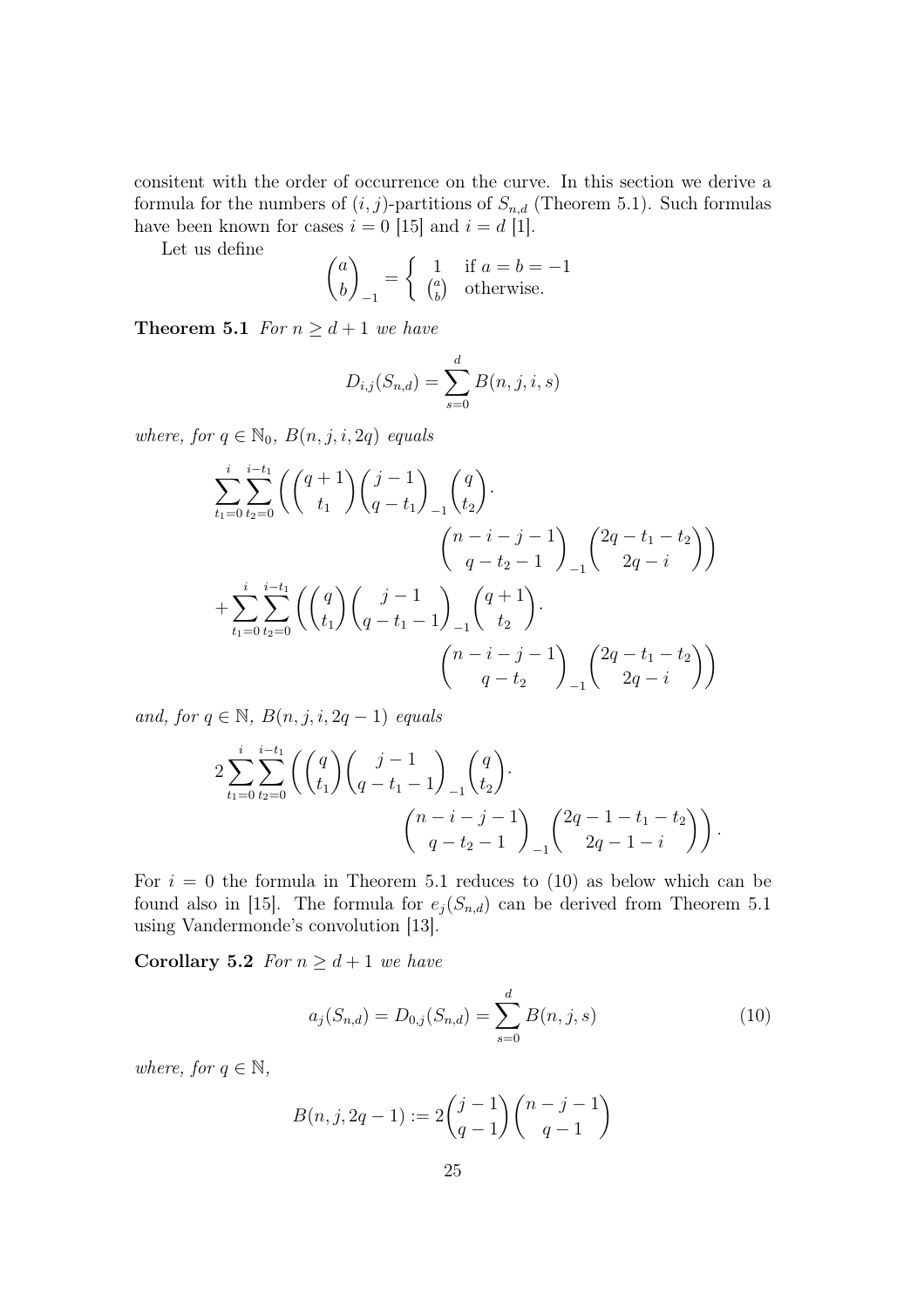and, for  $q \in \mathbb{N}_0$ ,

$$
B(n, j, 2q) := {j-1 \choose q} {n-j-1 \choose q-1} + {j-1 \choose q-1} {n-j-1 \choose q}.
$$

Furthermore, for  $d = 2q - 1$  we have

$$
e_j(S_{n,d}) = D_{d,j}(S_{n,d}) = 2\binom{j+q-1}{q-1}\binom{n-j-q}{q-1}
$$

and for  $d = 2q$  we have

$$
e_j(S_{n,d}) = D_{d,j}(S_{n,d}) = {j+q-1 \choose q-1} {n-j-q \choose q} + {j+q \choose q} {n-j-q-1 \choose q-1}.
$$

The proof of Theorem 5.1 is postponed to the end of this section.

An ordered partition of a set S is a t-tuple  $(S_1, \ldots, S_t)$  of (possibly empty) sets such that  $S = S_1 \cup S_2 \cup ... \cup S_t$  and for  $S_a$ ,  $S_b$  with  $a < b$  it holds that the indices of the points in  $S_a$  are smaller than the indices of the points in  $S_b$ . The sets  $S_1, \ldots, S_t$  are called blocks. Let h be the hyperplane  $h_0+h_1x_1+\ldots+h_dx_d = 0$ in  $\mathbb{R}^d$ . The points of intersection of h with the moment curve  $M_d$  correspond to the roots of the polynomial

$$
f(t) = h_0 + h_1 t + \ldots + h_d t^d.
$$

The graph of  $f(t)$  is divided up by at most d intersections with the axis t into segments above, on and below the axis t (with zero or more points in  $S_{n,d}$  in each segment). This gives rise to a following definition. A PZN-partition of  $S_{n,d}$ (induced by h) is an ordered partition of  $S_{n,d}$  such that the consecutive blocks are determined by the consecutive segments of the graph of  $f(t)$ : the *i*th block contains exactly the points in the ith segment. In addition, the blocks are colored by P, Z and N depending whether the segment of the block is above, on, or below the axis  $t$ , respectively. The order of blocks in the partition is determined by the order how the segments of the graph of  $f(t)$  are traversed when t goes from  $-\infty$ to  $+\infty$ .

It is not hard to see that the PZN-partitions of  $S_{n,d}$  are exactly the ordered partitions of  $S_{n,d}$  with blocks colored P, Z and N which fulfill the following conditions:

- the first block is a P-block or an N-block,
- if B is not the last block and it is a P-block (N-block), then B is directly followed by a Z-block and an N-block (a P-block) (i.e. the sequence is PZN or NZP),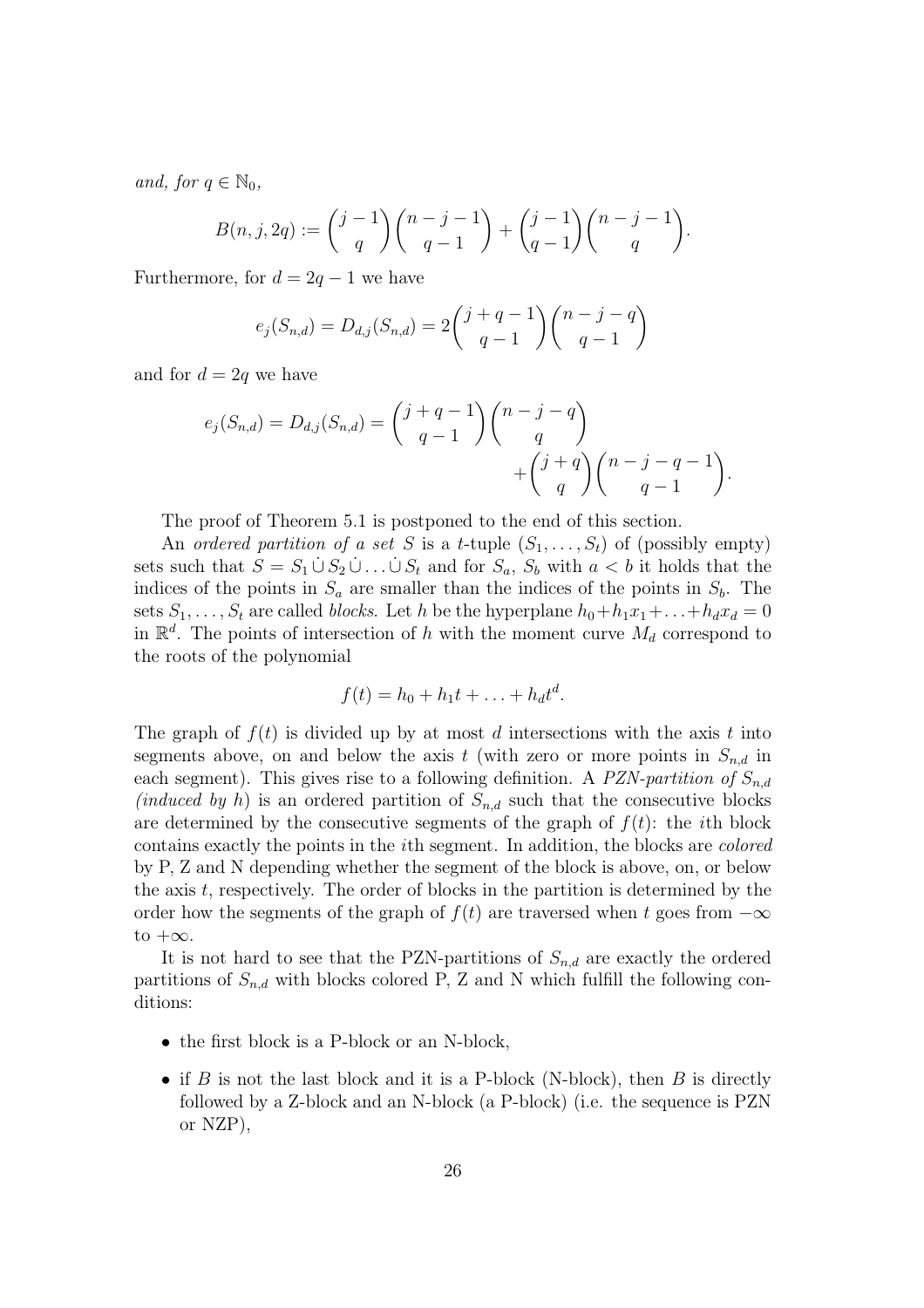

Figure 5: Both PZN-partitions correspond to the same (0, 3)-partition

- each Z-block has cardinality 0 or 1,
- the number of Z-blocks is at most  $d$ .

If the total cardinality of the P-blocks is  $j$  and the total cardinality of the Z-blocks is i, then such PZN-partition corresponds to an  $(i, j)$ -partition of  $S_{n,d}$ . Unfortunately, many different PZN-partitions can yield the same  $(i, j)$ -partition. This is illustrated in Figure 5. To overcome this problem, we introduce the following notion. A PZN-partition is called a minimal PZN-partition, if

- 1. all Z-blocks before the first non-empty P-block or N-block are non-empty,
- 2. each Z-block directly preceding an empty P-block or an empty N-block is non-empty.

**Lemma 5.3** Among all PZN-partitions of  $S_{n,d}$  which correspond to the same  $(i, j)$ -partition of  $S_{n,d}$  there is exactly one minimal PZN-partition.

*Proof.* The proof of existence is easy and left to the reader. Assume that  $P$  and  $\mathcal{P}'$  are two minimal PZN-partitions of  $S_{n,d}$  which correspond to the same  $(i, j)$ partition of  $S_{n,d}$  for some  $i \in \{0,\ldots,d\}$  and  $j \in \{0,\ldots,n-i\}$ . We show first that  $P$  and  $P'$  have the same non-empty P-blocks and the same non-empty N-blocks (each non-empty block is identified by its color and by the points it contains). Assume that there is a P-block (N-block) of  $P$  not present in  $P'$ . Then  $P'$  must contain two P-blocks (N-blocks)  $B_1, B_2$  with  $B \subseteq B_1 \cup B_2$ . Since  $B_1$  and  $B_2$ contain consecutive points on  $M_d$ , all blocks between  $B_1$  and  $B_2$  must be empty. Especially, there is an empty N-block (P-block) directly preceded by an empty Z-block between  $B_1$  and  $B_2$ , which contradicts 2. Since the non-empty Z-blocks are determined by the  $(i, j)$ -partition,  $P$  and  $P'$  have the same non-empty blocks.

Next we show that  $P$  and  $P'$  have the same empty blocks (empty blocks are identified by their color and one non-empty block directly proceeding or directly following the empty block). Assume that B is an empty Z-block of  $\mathcal{P}$ . Then the P-block (N-block)  $B'$  directly following B must be non-empty by 2, furthermore there is a non-empty P-block or N-block  $B''$  before B closest to B (by 1) in P.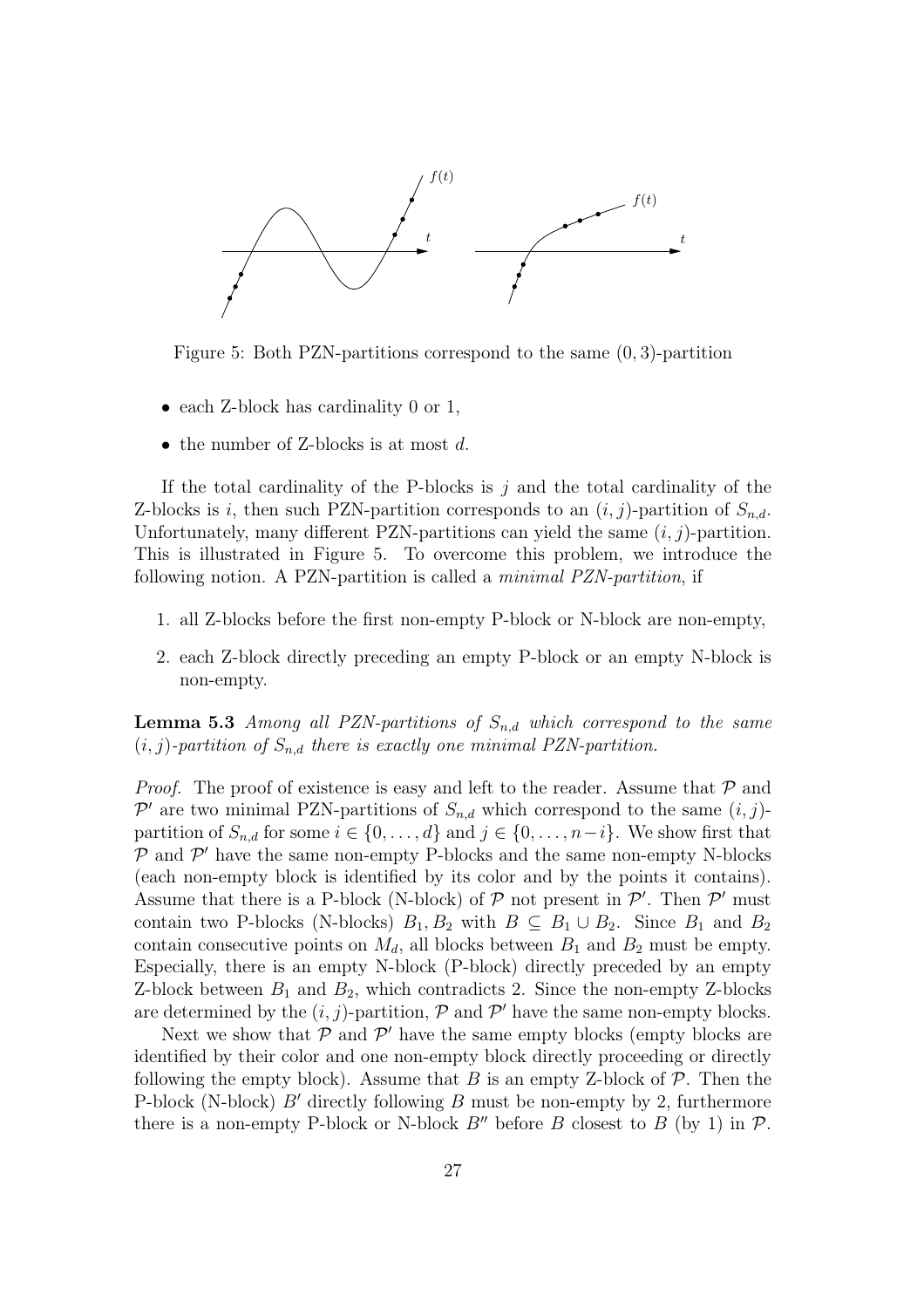

Figure 6: Illustration of the argument that B must exist in  $\mathcal{P}'$ 

The number of Z-blocks between  $B''$  and  $B'$  in  $\mathcal{P}'$  is the same as in  $\mathcal{P}$ , since  $B''$ has the same color in both partitions and both partitions have the same number of non-empty Z-blocks between  $B''$  and  $B'$  (parity argument), see Figure 6. Since each (empty) P-block or N-block between  $B''$  and  $B'$  is directly preceded by a non-empty Z-block in both  $P$  and  $P'$  we follow that B must exist in  $P'$ . Now assume that B is an empty P-block (N-block) in  $P$ . If B is the first block of  $P$ , then clearly  $B$  also exists in  $\mathcal{P}'$  by 1 and by the fact, that the first non-empty P-block or N-block has the same color in both  $P$  and  $P'$ . Otherwise there is a non-empty P-block or N-block  $B'$  before  $B$  closest to  $B$ . Then  $B$  must occur in  $P'$  by a similar argument as before.  $\Box$ 

Proof of Theorem 5.1. By the last lemma we have to count the minimal PZN-partitions such that the compounded cardinality of the P-blocks is  $j$  and the compounded cardinality of the  $Z$ -blocks is i. We classify the PZN-partitions by the number of their Z-blocks, and so let  $B(n, j, i, s)$  be the number of such minimal PZN-partitions of  $S_{n,d}$  with exactly s Z-blocks each. Among them we count the PZN-partitions which start with a P-block and have  $t_1$  empty P-blocks and  $t_2$  empty N-blocks. If  $s = 2q - 1$ , then the number of P-blocks is q and the number of N-blocks is also q. There are  $\binom{q}{t}$  $_{t_1}^{q}$ ) possibilities to choose the empty P-blocks among all P-blocks and  $\binom{j-1}{q-t_1}$  $\binom{j-1}{q-t_1-1}_{-1}$  ways to partition a set of j points of  $S_{n,d}$  into  $q-t_1$  remaining non-empty P-blocks (if  $j=0$  and  $q-t_1=0$ , then all P-blocks are empty and we have exactly one choice). It is not hard to see that we can choose the empty N-blocks among all N-blocks independently of the choice of the empty P-blocks. There are  $\binom{q}{te}$  $t_2$ ) choices for the empty N-blocks, and we can partition the  $n - i - j$  points in  $S_{n,d}$  into  $q - t_2$  remaining non-empty N-blocks in  $\binom{n-j-i-1}{a-t_0-1}$  $\binom{n-j-i-1}{q-t_2-1}$  ways.

By 1 and 2 it is clear that for each empty P-block or N-block we must make a unique Z-block non-empty and that in total  $t_1 + t_2$  Z-blocks become non-empty. The remaining  $i - t_1 - t_2$  points in  $S_{n,d}$  can be put into the remaining  $s - t_1 - t_2$ Z-blocks, which is possible in  $\binom{s-t_1-t_2}{s-t_1}$  $\binom{t_1-t_2}{s-i}$  ways. Since the same calculation also holds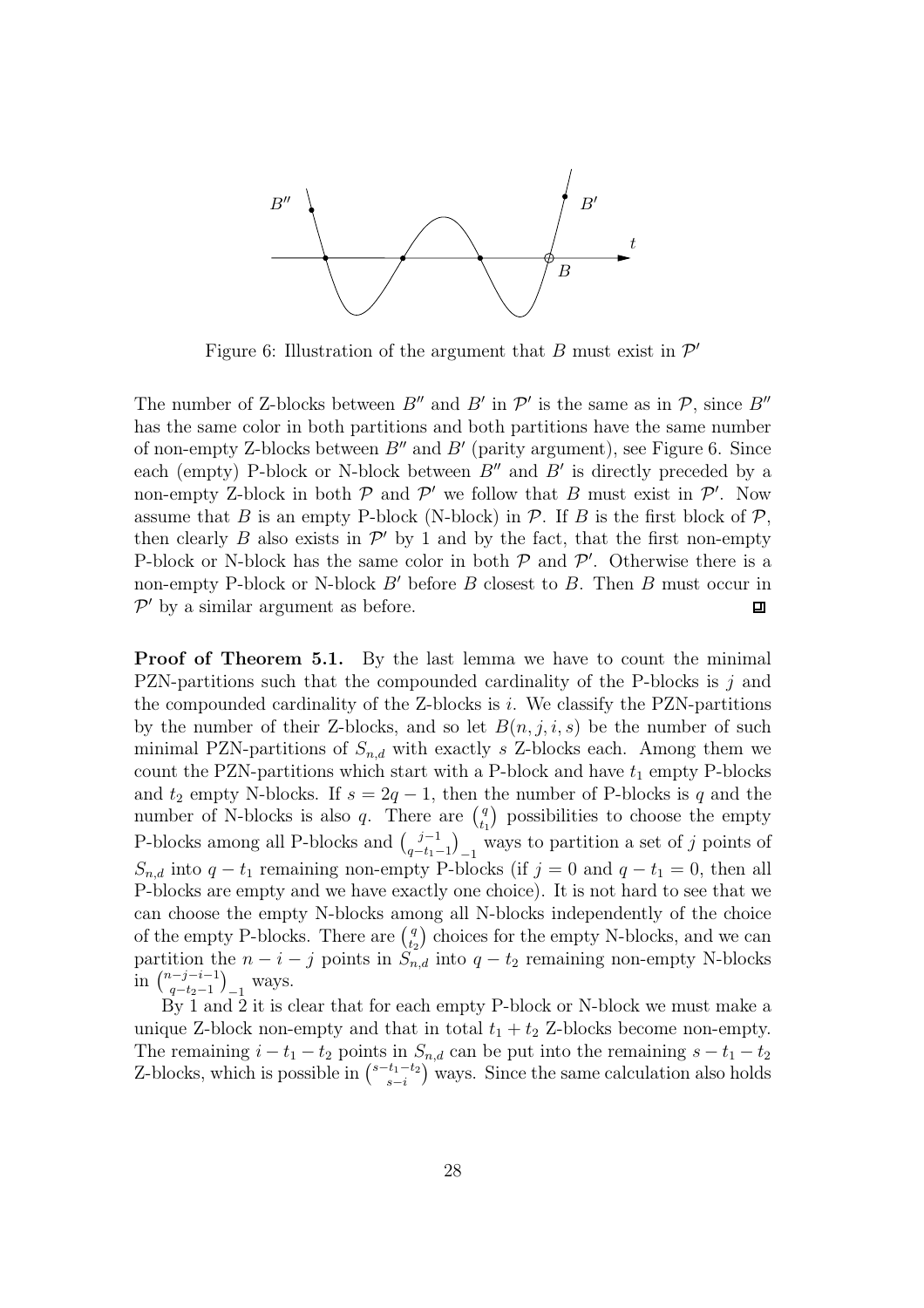for the PZN-blocks which start with an N-block, the value of  $B(n, j, i, s)$  is

$$
2\sum_{t_1=0}^{i} \sum_{t_2=0}^{i-t_1} \left( {q \choose t_1} {j-1 \choose q-t_1-1}_{-1} {q \choose t_2} \right) \n\binom{n-i-j-1}{q-t_2-1}_{-1} {2q-1-t_1-t_2 \choose 2q-1-i}.
$$

The case  $s = 2q$  is handled analogously.

Acknowledgment. The authors thank Boris Aronov for helpful discussions. Special thanks go to an anonymous referee for discovering and proving additional facts related to this work; in particular, for pointing out the notion of a hypersimplex and for suggesting Theorem 2.2 (8) for even d.

## References

- [1] Artur Andrzejak, On k-Sets and their Generalizations, Ph.D. thesis, Swiss Federal Institute of Technology, Zurich (ETH Zurich), 2000.
- [2] Artur Andrzejak, Boris Aronov, Sariel Har-Peled, Raimund Seidel, and Emo Welzl, Results on k-sets and j-facets via continuous motions, in Proc. 14th Ann. ACM Symp. Comput. Geom. (SoCG'98) (1998), 192-199.
- [3] Artur Andrzejak and Komei Fukuda, Optimization over k-set polytopes and efficient k-set enumeration, in Proc. 6th Internat. Workshop Alg. Data Struct.  $(WADS'99)$  (1999), 1-12, Lecture Notes on Computer Science 1663.
- [4] Anders Björner, Michel Las Vergnas, Bernd Sturmfels, Neil White, and Günter M. Ziegler, Oriented Matroids, Encyclopedia of Mathematics 46, Cambridge University Press, Cambridge, 1993.
- [5] Sylvie Corteel, Gaël Rémond, Gilles Schaeffer, and Hugh Thomas, The number of plane corner cuts, Adv. Appl. Math. 23 (1999), 49-53.
- [6] Thomas M. Cover, Geometrical and statistical properties of systems of linear inequalities with applications in pattern recognition, IEEE Trans. Electron. Comput. 14 (1965), 326-334.
- [7] Tamal K. Dey, Improved bounds for planar k-sets and related problems, Discrete Comput. Geom. 19 (1998), 373-382.
- [8] Jürgen Eckhoff, Helly, Radon and Carathéodory type theorems, in Handbook of Convex Geometry A (Eds. Peter M. Gruber and Jörg M. Wills) (1993), 389-448, North Holland.

口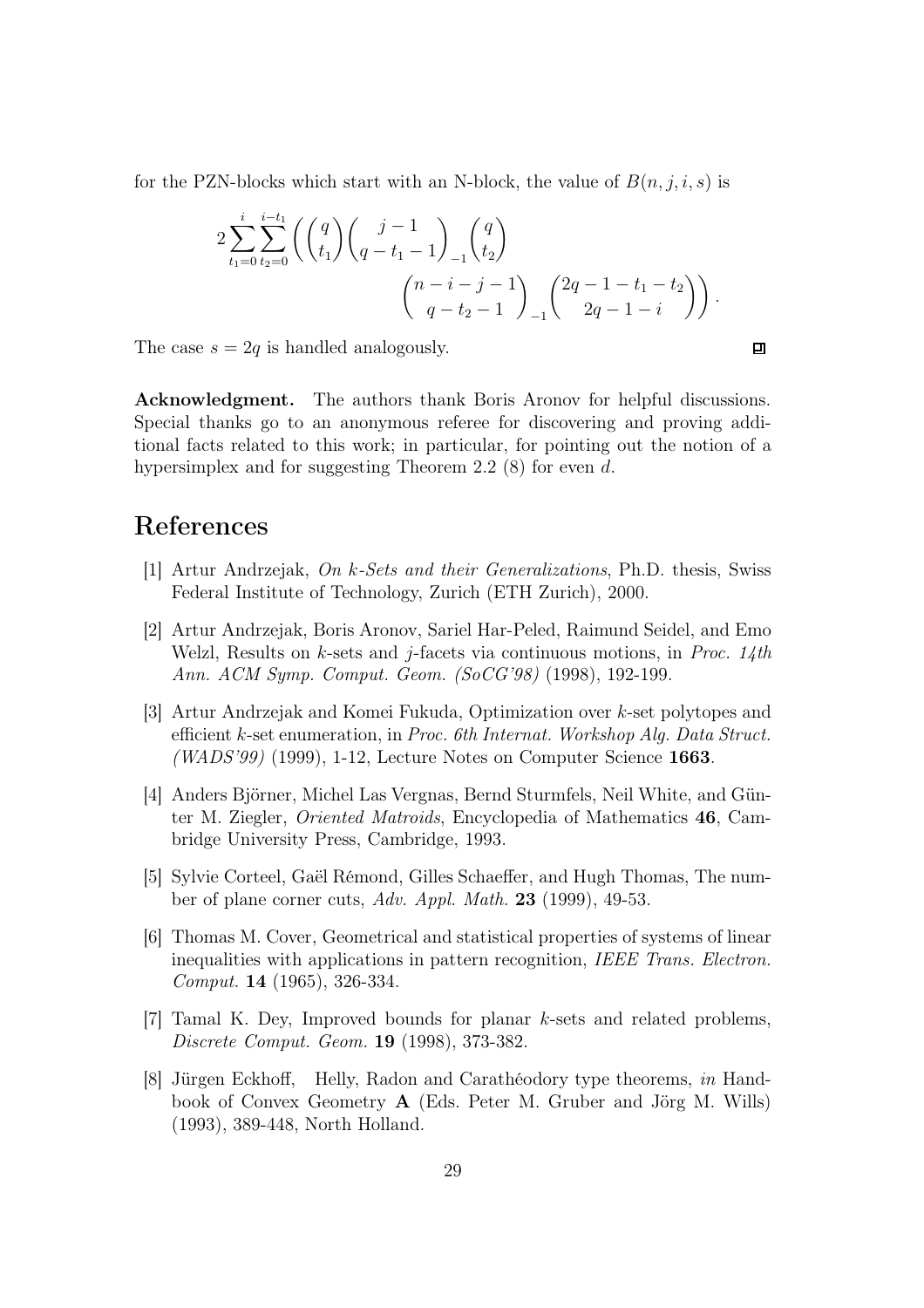- [9] Herbert Edelsbrunner, Algorithms in Combinatorial Geometry, EATCS Monographs in Theoretical Computer Science 10, Springer-Verlag, Heidelberg, 1987.
- [10] Herbert Edelsbrunner, Pavel Valtr, and Emo Welzl, Cutting dense point sets in half, Discrete Comput. Geom. 17 (1997), 243-255.
- [11] Paul Erdős, László Lovász, A. Simmons, and Ernst G. Strauss, Dissection graphs of planar point sets, in A Survey of Combinatorial Theory, Eds. Jagdish N. Srivastava et al.), (1973), 139-182, North Holland.
- [12] Jacob E. Goodman and Richard Pollack, Multidimensional sorting, SIAM J. Comput. 12 (1983), 484-507.
- [13] Ronald L. Graham, Donald E. Knuth, and Oren Patashnik, Concrete Mathematics, Addison-Wesley, Reading, Mass., 1989.
- [14] Branko Grünbaum, Convex Polytopes, Interscience Publishers, London, 1967.
- [15] Tor Gullikson and Arne Hole, On the number of linearly separable subsets of finite sets in  $\mathbb{R}^d$ , *Discrete Comput. Geom.* **18** (1997), 463-472.
- [16] László Lovász, On the number of halving lines, Ann. Universitatis Scientarium Budapest, Eötvös, Sectio Mathematica 14 (1971), 107-108.
- [17] Jiří Matoušek, Lectures on Discrete Geometry, Springer Verlag, to appear.
- [18] Peter McMullen, The maximum numbers of faces of a convex polytope, Mathematika 17 (1970), 179-184.
- [19] Ketan Mulmuley, Dehn-Sommerville relations, upper bound theorem, and levels in arrangements, in Proc. 9th Ann. ACM Symp. Comput. Geom.  $(SoCG'93)$  (1993) 240-246.
- [20] Shmuel Onn and Bernd Sturmfels, Cutting corners, Adv. Appl. Math. 23 (1999), 29-48.
- [21] Jürgen Richter-Gebert and Günter M. Ziegler, Oriented Matroids, in Handbook of Discrete and Computational Geometry (Eds. Jacob E. Goodman and Joseph O'Rourke) (1997), 111-132, CRC Press.
- [22] Micha Sharir, Shakar Smordinsky, and Gabor Tardos, An improved bound for k-sets in three dimensions, Discrete Comput. Geom. 26 (2001), 195-204.
- [23] Geza Tóth, Points with many k-sets, *Discrete Comput. Geom.* **26** (2001), 187-194.